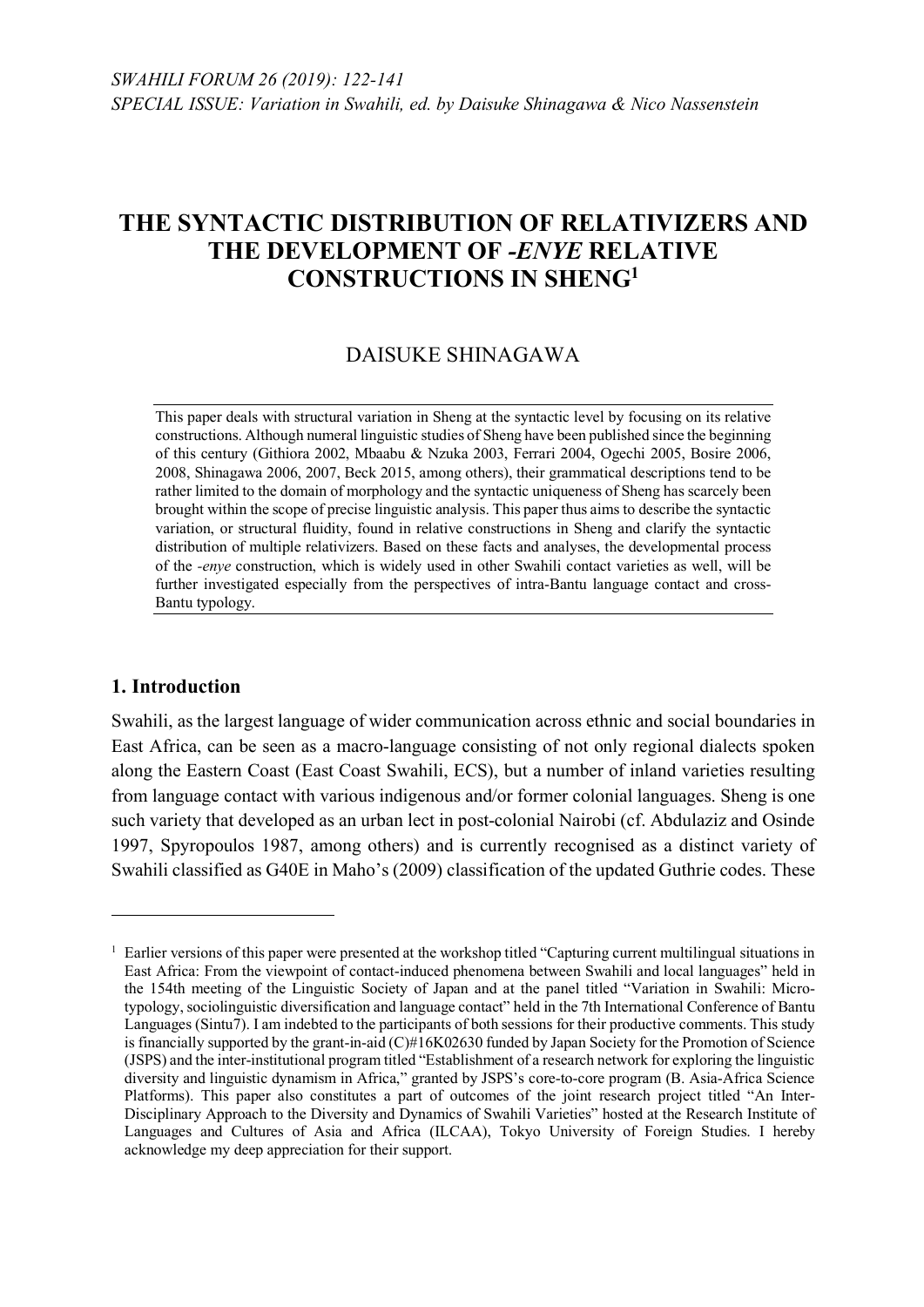varieties, which are referred to as Contact Swahili varieties (CS) hereafter, attracted intense linguistic attention at least at two focal points in the history of African linguistics.

The first wave of attention came in the late 1970s, when the study of language contact turned into a central issue of linguistics, presumably stimulated by theoretical proposals from pidgincreole studies (cf. Bickerton 1981). The pioneering works on CS representative of the period include Myers-Scotton (1979), describing urban varieties spoken in Nairobi and Kampala, and Heine (1979), showing typological characteristics of not only CS but other contact languages spoken in Africa.<sup>2</sup>

Most of the works created in the second wave have been more or less influenced by the study of African urban youth languages initiated by the seminal paper by Kiessling & Mous (2004), focusing on the process and practice of creative language use in African urban settings; that is, they intend to describe the fluidity of linguistic practices as the *status quo*, rather than the abstract and static grammatical system.<sup>3</sup>

Though various contributions within these and other approaches<sup>4</sup> have dealt with the linguistic structures of Sheng, its syntactic aspects have scarcely been a subject of precise description and analysis. For example, while Ogechi (2005) who discusses the grammatical uniqueness of Sheng, and Bosire (2008) as practically the sole comprehensive description of Sheng grammar, do provide descriptive information on the phonological, morphological, and morphosyntactic domains, analyses on syntactic features are clearly limited in both works. Although it may be said that the syntactic uniqueness of Sheng seems less salient than its phonological and morphological aspects, this does not mean that Sheng has no distinctive characteristics at the syntactic level; rather, it displays unique variation, or syntactic fluidity, as may be seen in the following discussion.

This paper thus deals with such syntactic characteristics by focusing on relative clauses (RC). In particular, special attention will be paid to RC with *-enye* 'having', which is not only attested in Sheng but in other varieties of CS, however, little attentions have been paid to its linguistic description and analysis.

This paper is organised as follows. In Section 2, a brief summary of previous studies on the processes of grammatical changes in CS will be presented. Section 3 will provide descriptive data of RC in Sheng and in other CS, which show considerable syntactic variation that is not

 $\overline{a}$ 

<sup>&</sup>lt;sup>2</sup> With respect of the study of Sheng, Ferrari (2004), Ogechi (2005), Bosire (2006, 2008), Shinagawa (2006, 2007) etc. can be placed in the line of this tradition in that they focused on its structural aspects.

<sup>&</sup>lt;sup>3</sup> The significant works on Sheng in this approach include Beck (2015) and other works in Nassenstein & Hollington (2015)

<sup>4</sup> The influential works more or less independent of the above mentioned approaches include Spyropoulos (1987), Abdulaziz & Osinde (1997), Githiora (2002), Mbaabu & Nzuka (2003) etc.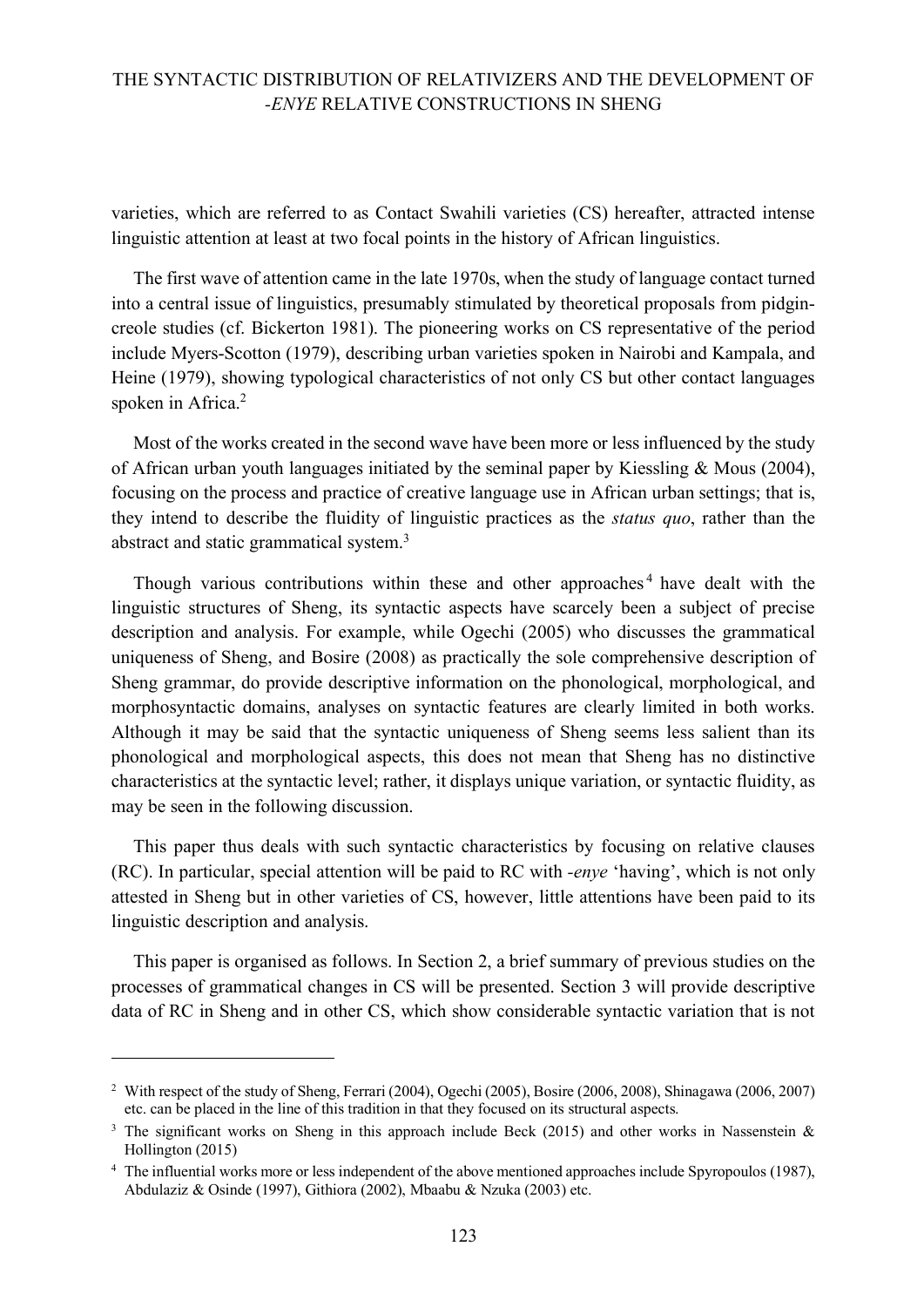precisely explained by the principles proposed by previous studies. Based on these facts, in Section 4, the developmental processes of relativizers that explain the syntactic variation of RC, especially those with *-enye*, will be discussed. Section 5 concludes the paper.

### **2. Principles of grammatical change in Contact Swahili varieties**

#### **2.1 Simplification and isolation**

 $\overline{a}$ 

In the pioneering works on CS, the process of grammatical change has been typically sketched as showing simplification from the grammatical bases provided by ECS or more or less standardised varieties of Swahili (StS). For example, Myers-Scotton (1979: 116) describes the concord system of Nairobi and Kampala Swahili as showing "a simplification of the inflections present in Standard Swahili" with examples of uninflected adjectives such as *baridi mingi* 'much cold', *maji mingi* 'much water', and *watu mingi* 'many people'. This kind of "simplified concord", not only within a NP domain but in other syntactic environments including Subject-Verb agreement, is widely attested in Sheng (Ferrari 2004, Shinagawa 2007, Bosire 2008, among many others) as well as in other CS varieties and has been reported as such<sup>5</sup>.

The "simplification" view of grammatical change in CS is often accompanied by the idea that CS prefers isolating structures rather than the agglutinating structures typical of Bantu languages in general, especially in the context of CS being a contact language and thus having a preference for isolating/analytic structures. In the literature, this "isolation" principle has been adopted to explain RC in CS, as in Myers-Scotton (1979) and De Rooij (1995), further details of which will be mentioned in Sections 3.1.2 and 3.3, respectively.

#### **2.2 Complexification as "reintroduction" of indigenous features**

While such processes are well evidenced and may even be recognised as general principles of grammatical changes in CS, strikingly contrastive processes have also been reported. Kapanga (1993), for example, presents the following examples<sup>6</sup> to illustrate a complexified aspect of the

<sup>5</sup> For example in De Rooij (1995: 187) for Shaba Swahili, and in Nassenstein (2015: 79-80) for Kisangani Swahili.

<sup>6</sup> The following abbreviations are used in this paper; 1, 2, 3 etc.: noun class numbers, 1SG, 2PL etc.: person and number, AG: agreement marker, APPL: applicative, CON: connective, COP: copula, CPx: noun class prefix, CS: contact Swahili varieties, EXT: existential (predicate), FUT: future, FV: default final vowel, HAB: habitual, INDP; independent pronoun, INF: infinitive, IMP: imperative, M: middle (for demonstratives), NEG: negation marker, OM: object marker, PASS: passive, PERF: perfect, PFV: perfective POSS: possessive, P(P): Prepositional (Phrase), PPx: pronominal prefix, PRS: present, PST: past, R: remote (for both tenses and demonstratives), RC: relative constructions, RECIP: reciprocal, REL: relative (part of inflectional category), RM: relative marker (affix), RP: relative pronoun, SM: subject marker, SBJV: subjunctive, TAM: Tense, Aspect and Modality, -: affix boundary,  $\neq$ : pre-stem boundary of verb, +: word boundary. Glossing and boundary markings of examples from the literature may be replaced with those in this list for consistency.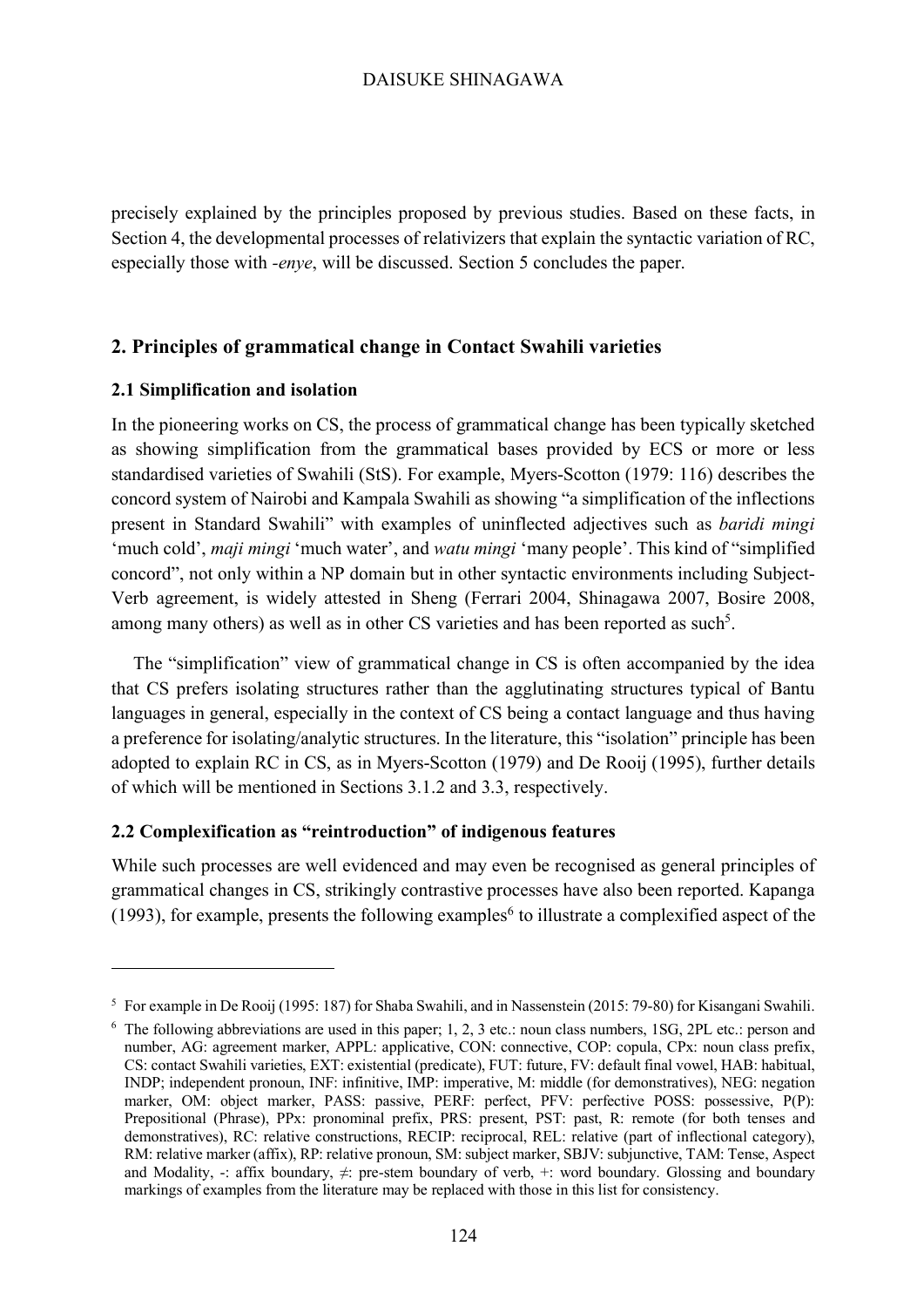TAM system of Shaba Swahili spoken in Katanga province of DRC. As illustrated in (1), hightoned *-áká* (which is distinct from the low-toned *-àkà* meaning habitual as in [1c]) denotes the remoteness of both future and past tenses, which is not inflectionally expressed in StS.

(1) a. *ni-ri≠kwend-áká* SM1SG-PST≠go-R 'I went (distant past)'

 $\overline{a}$ 

- b.*u-ta≠kwend-áká wapi?*  $SM<sub>2SG</sub>-FUT \neq go-R$  where 'Where will you go? (in the distant future)'
- c. *ni-na≠fany-àkà kazi* SM1SG-PRS≠do-HAB work 'I usually work' (Kapanga 1993: 447-448)

Though its grammatical meaning varies across CS, the use of a suffix reflecting \**-ag* is itself widely observed. As Beck (2015) points out, the use of *-ang* is quite pervasive in Sheng as well, and as claimed by Kapanga (1993), she also regards this feature as an "innovation" contrasting with the simplification process.

However, it should be noted that this kind of innovation or complexification, which is not limited to the use of *-ang* but includes the introduction of class 12 prefix *ka-<sup>7</sup>* or other various phonological and morphological processes introducing complexities into the grammatical system, can basically be seen as triggered by the contact influence of local languages spoken by CS speakers (cf. Kapanga [*ibid*.: 448] on the possible source of *-aka*8), which is called "reintroduction" in Gibson & Marten  $(2016)^9$  in much broader contexts of contact phenomena affecting the configuration of the grammatical structures of currently spoken Bantu languages. Thus, the basic principles affecting grammatical changes in CS proposed so far can be summarised as simplification, isolation, and reintroduction.

<sup>&</sup>lt;sup>7</sup> Nurse & Hinnebusch (1993: 346-348) point out that the diminutive function of class 12 has been taken over by class 7 and that the class 12 prefix *ka-* has disappeared in most Swahili dialects.

<sup>&</sup>lt;sup>8</sup> "As for the source of the suffixes àkà [...] and áká [...] in Shaba, Lingala in Zaire is the only language (to my knowledge) that uses this prefix [sic.] for both the remote future and past; the other local languages use other linguistic devices. Given the presence of the concepts of habitual and remote actions in local Shabian languages, there was a need for linguistic devices to express them in Swahili." (Kapanga 1993: 448)

<sup>9</sup> Gibson & Marten (*ibid*.) note that "[m]orphosyntactic innovation in Sheng and across Bantu often shows convergence effects, where structural features are 'reintroduced' through language contact." Note thus that, from the comparative linguistic viewpoint or in terms of structural complexities of indigenous languages, it is not strictly a "complexification" process, as it may reduce the formal differences between the languages in contact.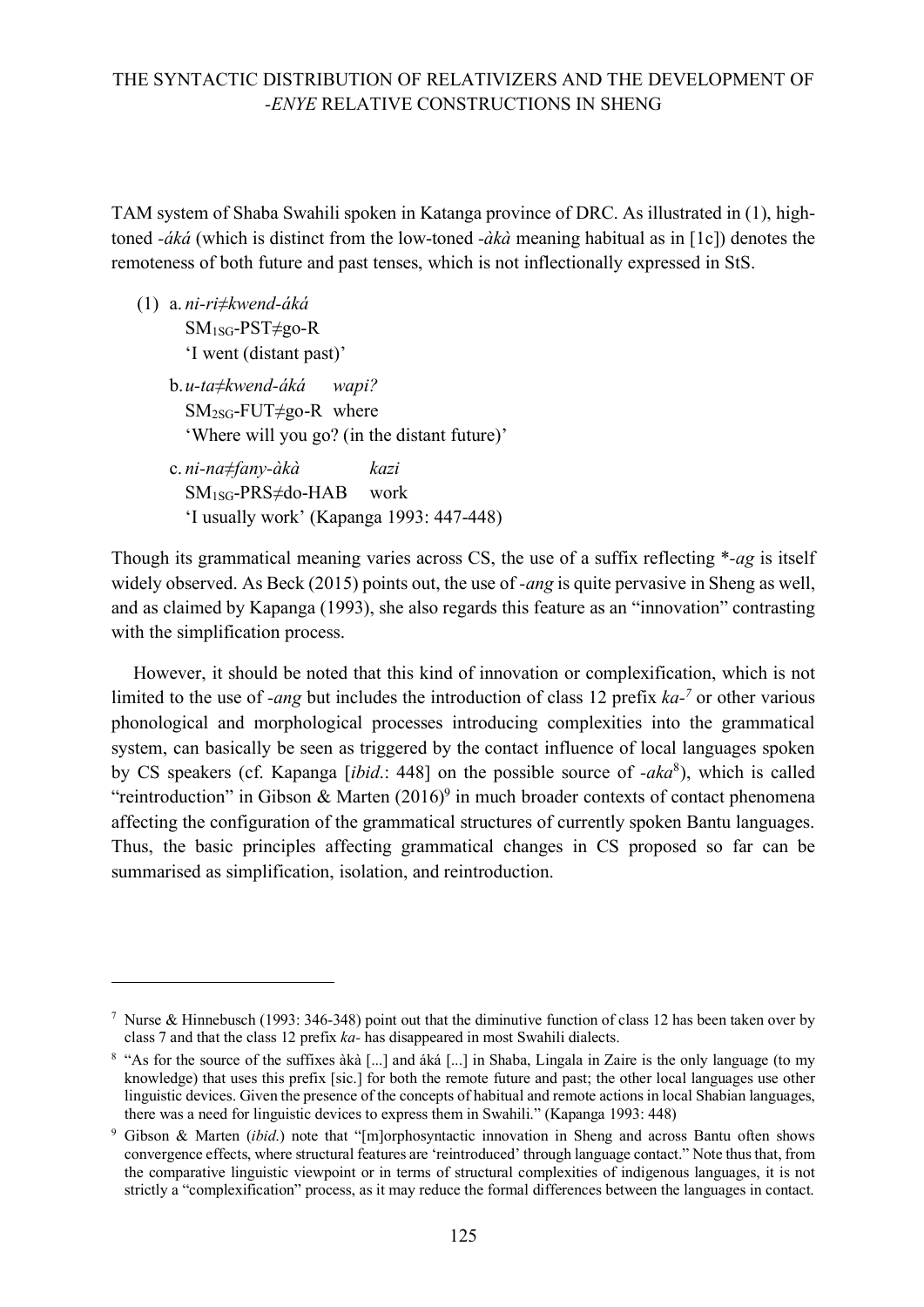# **3. Relative constructions in Sheng**

### **3.1 Preliminaries**

Before presenting data from Sheng and other CS, I will briefly summarise the basic structures of RC in the following three language varieties; i) StS as a general norm of reference, ii) Kenyan Colloquial Swahili (KCS) spoken in Nairobi of the 1970s (as reported in Myers-Scotton 1979), which can be regarded as providing the historical basis of contemporary Sheng grammar, and iii) a "substrate" language Kikuyu, one of the languages supplying grammatical elements to be "reintroduced" in the course of language contact.

# **3.1.1 StS/ECS**

As summarised in Schadeberg (1989), it is generally understood that StS, whose grammatical basis is adopted from the ECS variety Unguja (G42d), has three structural types of RC as in (2).

- (2) a. *mtu amba-ye a-na≠imb-a* 1.person RP-RM1 SM1-PRS≠sing-FV 'one who sings/one who is singing'
	- b.*mtu a-na-ye≠imb-a* 1.person SM1-PRS-RM1≠sing-FV 'one who sings/one who is singing'
	- c. *mtu a≠imb-a=ye* 1.person  $SM_1 \neq sing-FV=RM_1$ 'one who sings'

The sentence in (2a) is an example of so-called "*amba-* relative", an isolating/analytic construction with a relative pronoun *amba-*, which is suffixed by a relative marker (RM) showing noun class agreement with the head noun. The other two take a synthetic structure with a RM either affixed in a pre-stem slot (2b) or cliticized to the verb stem (2c).

### **3.1.2 KCS**

According to Myers-Scotton (1979: 120), in "up-country" Swahili including KCS, two relative strategies were attested; one is the *amba-* construction, which she describes as "in keeping with the favoring of isolating-analytic forms in the up-country variety", and the other is a construction without a relativizer, i.e., a null marking construction, which is illustrated as in (3).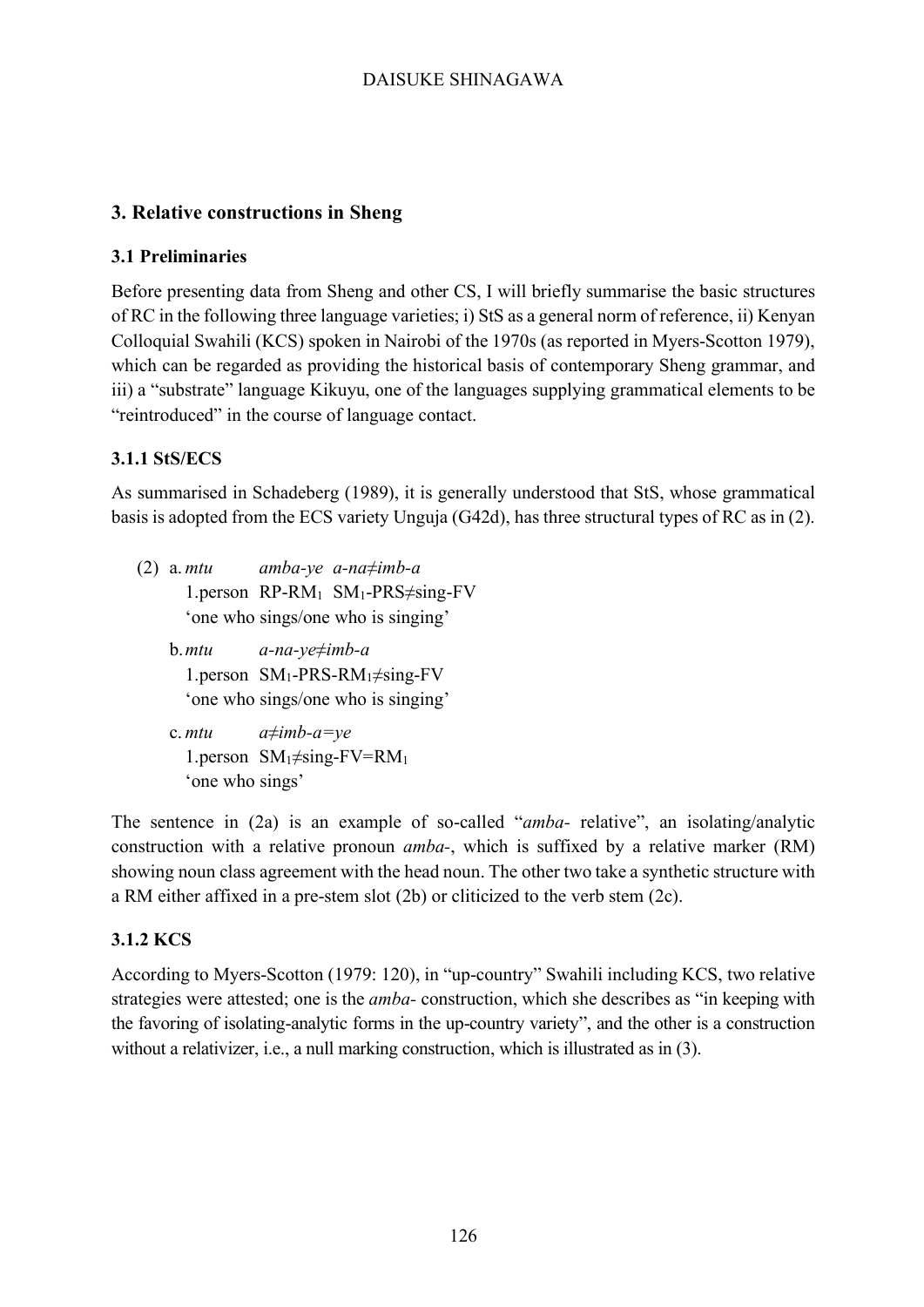(3) *ha-m-ku-i≠pat-a na ni-li-ku≠elez-a* NEG-SM<sub>2PL</sub>-PST-OM<sub>4/9</sub>≠get-FV and SM<sub>1SG</sub>-PST-OM<sub>2SG</sub>≠explain-FV *mahali m-ta-i≠pat-a*  place SM2PL-FUT-OM4/9≠get-FV

'You didn't get it... and I told you the place where you will get it.' StS: 'Hamkuipata... na nilikueleza mahali mtakapoweza kuipata' (Myers-Scotton 1979: 120)

Although it is not clearly mentioned, some examples with a demonstrative pronoun used as a (pseudo-)relativizer are also confirmed.

(4) *Lete ni≠on-e i-le kitabu* bring.IMP SM1SG≠see-SBJV PPx9-DEM.R 7.book *u-li≠sem-a* SM2SG-PST≠say-FV 'Bring the book you talked about, so that I can see (it)' (Myers-Scotton 1979: 120)

### **3.1.3 Substrate languages**

 $\overline{a}$ 

The demonstrative strategy shown in (4) in KCS is naturally considered a grammatical calque from a substrate language, which is a clear case of reintroduction since the strategy is widely attested in Eastern Bantu languages. The following is from Kikuyu, where the demonstrative stem *-rīa* is utilised as a grammaticalised relative pronoun.<sup>10</sup>

(5) *i-rio ci-akwa i-ria n≠end-et-e mũno* 8-food PPx<sub>8</sub>-POSS<sub>1SG</sub> PPx<sub>8</sub>-RP SM<sub>1SG</sub>≠like-PERF-FV very *ci≠ĩt-ag-w-o mataha* SM8≠call-HAB-PASS-FV 6.taha 'My favorite food (Lit. 'The food that I like very much') is called mataha.' (Englebretson 2015: 138)

Note, however, the structural difference between (5), where the relativizer follows the head noun, and (4) of KCS, where the relativizer precedes the head noun. This apparent difference of word order between the head noun and the demonstrative relativizer will be further discussed in 3.2.4.

 $10$  Note however that Englebretson (2015) points out that there is a vowel length difference between them, and the DEM is optional when the head noun is definite, while it is obligatory when the head noun is indefinite.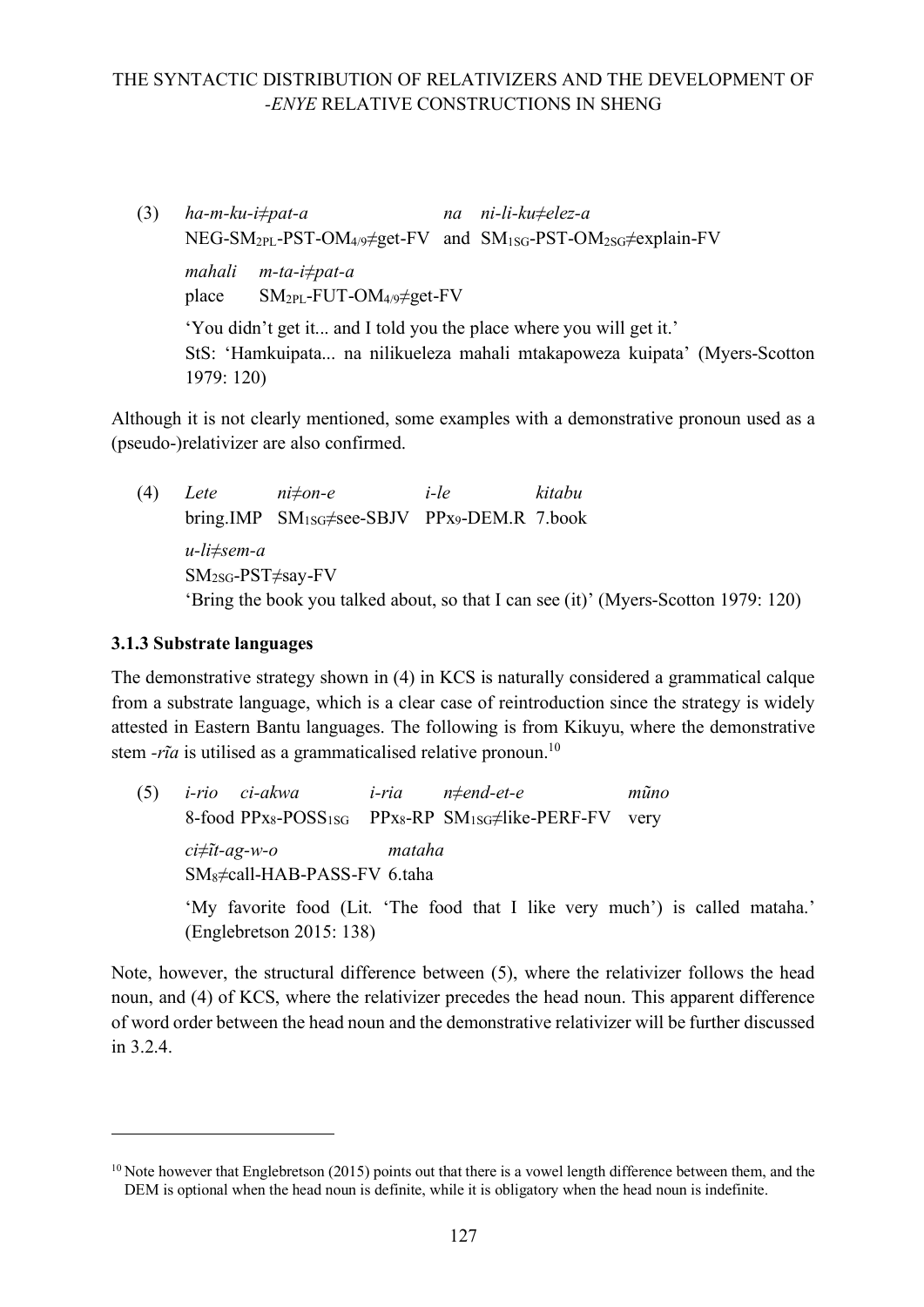In summary, there are five strategies of RC attested in Swahili varieties that may influence the grammatical configuration of Sheng, namely i) the *amba-* construction, ii) a synthetic construction with pre-stem RM (RM-V), iii) a synthetic construction with post-stem RM (V=RM), iv) a null construction (Null), and v) an analytic construction with a demonstrative (DEM), among which, Null can be regarded as the result of a "simplification" process, while DEM as having emerged by way of a "reintroduction" process.<sup>11</sup>

#### **3.2 Structural variation in relativization strategies in Sheng**

#### **3.2.1 Overview**

 $\overline{a}$ 

In the data collected from the corpus of Sheng texts investigated in Shinagawa  $(2007)^{12}$ , at least five relativizing strategies are attested, namely Null, RM-V, V=RM, DEM, and *-enye* as a relative pronoun, of which the two RM strategies are shared with StS, and both Null and DEM are regarded as inheriting KCS structures.

As pointed out in Shinagawa (2007) and shown in Table 1, there are two points to be noted in terms of the distribution of relativizing strategies; one is the absence of *amba-*, which is regarded as a preferable construction in KCS (cf. 3.1.2), and the other is the presence of the StS element *-enye*, which is not a relativizer but a possessive adnominal stem (meaning 'having') taking a pre-stem agreement marker and followed by a NP complement. Further syntactic description of *-enye* will be presented in 3.2.4 and Section 4 will be devoted to analysing the mechanisms through which *-enye* was adopted as a relativizer. It should also be noted that there is a clear tendency of structural preference for a pre-stem agreement marker (AG), which will be mentioned again in Section 4.

| strategy    |            | realization    | position of AG |
|-------------|------------|----------------|----------------|
| <b>Null</b> |            | 16             |                |
| Marked by   | RM-V       | 19             | Pre-stem       |
|             | $V = RM$   | $\mathfrak{D}$ | Post-stem      |
|             | <b>DEM</b> | 15             | Pre-stem       |
|             | -enye      | 10             | Pre-stem       |
|             | amba-      | 0              | Post-stem      |

**Table 1:** Syntactic distribution of RM in a sample Sheng text (based on Shinagawa 2007: 167)

<sup>&</sup>lt;sup>11</sup> As is widely recognised. DEM is a well attested source of relativizer especially in contact languages (cf. Romaine 1988). For a null strategy, its frequent occurrence (but as a minor/alternative strategy) in pidgin and creole languages has already been pointed out by Michaelis *et al*. (2013).

 $12$  The text data are collected from the interview article titled "Sheng Interview" cited in a contemporary literary journal *Kwani* (Vol. 3) published in 2005.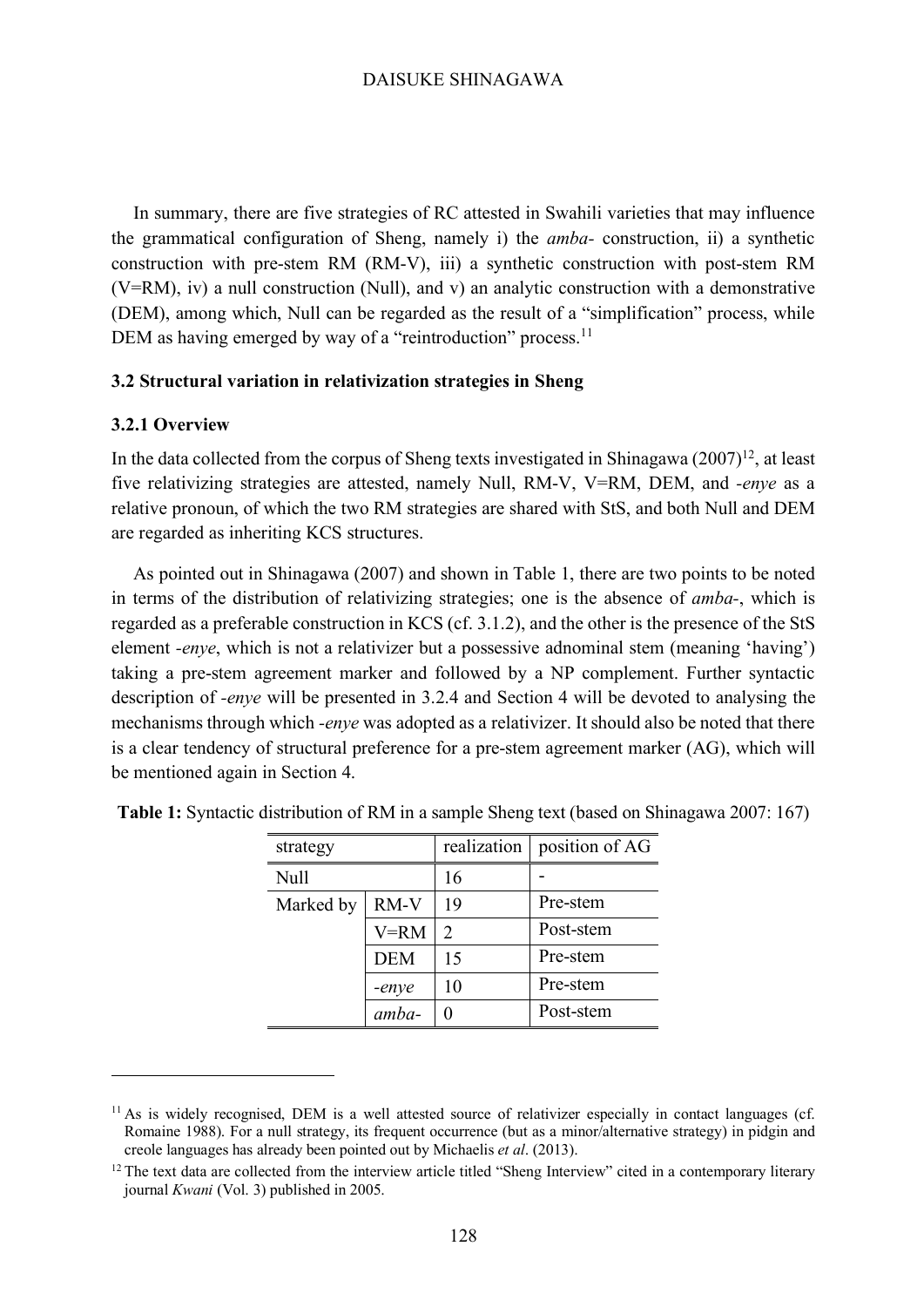| Total        |  |
|--------------|--|
| Pre-stem AG  |  |
| Post-stem AG |  |

In the following, more syntactic details for each construction are presented with examples from the corpus, which contains 683 phrases and sentences in total, out of which sixty-two are identified as relative clauses, and additional online sources collected from interview video clips broadcasted online in January 201713.

### **3.2.2 Null**

 $\overline{a}$ 

In our database, there are sixteen tokens of null forms. Though most of them are used as subject relatives (eleven tokens), six of them are the subject of a passivized relative verb as in (6), two of them occur with locative subjects as in (7), and three of them are head nouns with a temporal notion as in (8). Object relatives have not been confirmed.

| (6) | ku-li≠let-w-a                                                     | $ma-basi$ i-na $\neq$ it-w-a          | mang'oro |
|-----|-------------------------------------------------------------------|---------------------------------------|----------|
|     | $SM_{17}$ -PST $\neq$ bring-PASS-FV 6-bus                         | $SM_9-PRS \neq call-PASS-FV$ mang'oro |          |
|     | 'The buses called Mang'oro were introduced' [Sheng Interview 221] |                                       |          |

(7) *i-li≠anz-i-a BH (Bahati) mahali*  SM9-PST≠start-APPL-FV BH (Bahati) 16.place *pa-na≠it-w-a Alaska* SM16-PRS≠call-PASS-FV Alaska

'BH (Bahati) was started in the place which is called Alaska' [Sheng Interview\_211]

(8) *Na≠fikiri-a ni wakati tu-li≠anz-a* SM1SG.PRS≠think.APPL-FV COP 11.time SM1PL-PST≠start-FV

*ku≠va-a bellybottom na platforms* 15≠wear-FV bellybottomand platforms

'I think it was the time when we started to wear bellybottom and platforms' [Sheng Interview\_194]

<sup>13</sup> The video clips (titled *#PesaPersonas*) consist of a series of short interviews with Kenyan youths produced by *Well told story*, a communications research and production company based in Nairobi. The company produces the multimedia youth communications platform called *Shujaaz*, whose products include comic books written in Sheng, which are quite popular among Kenyan youths.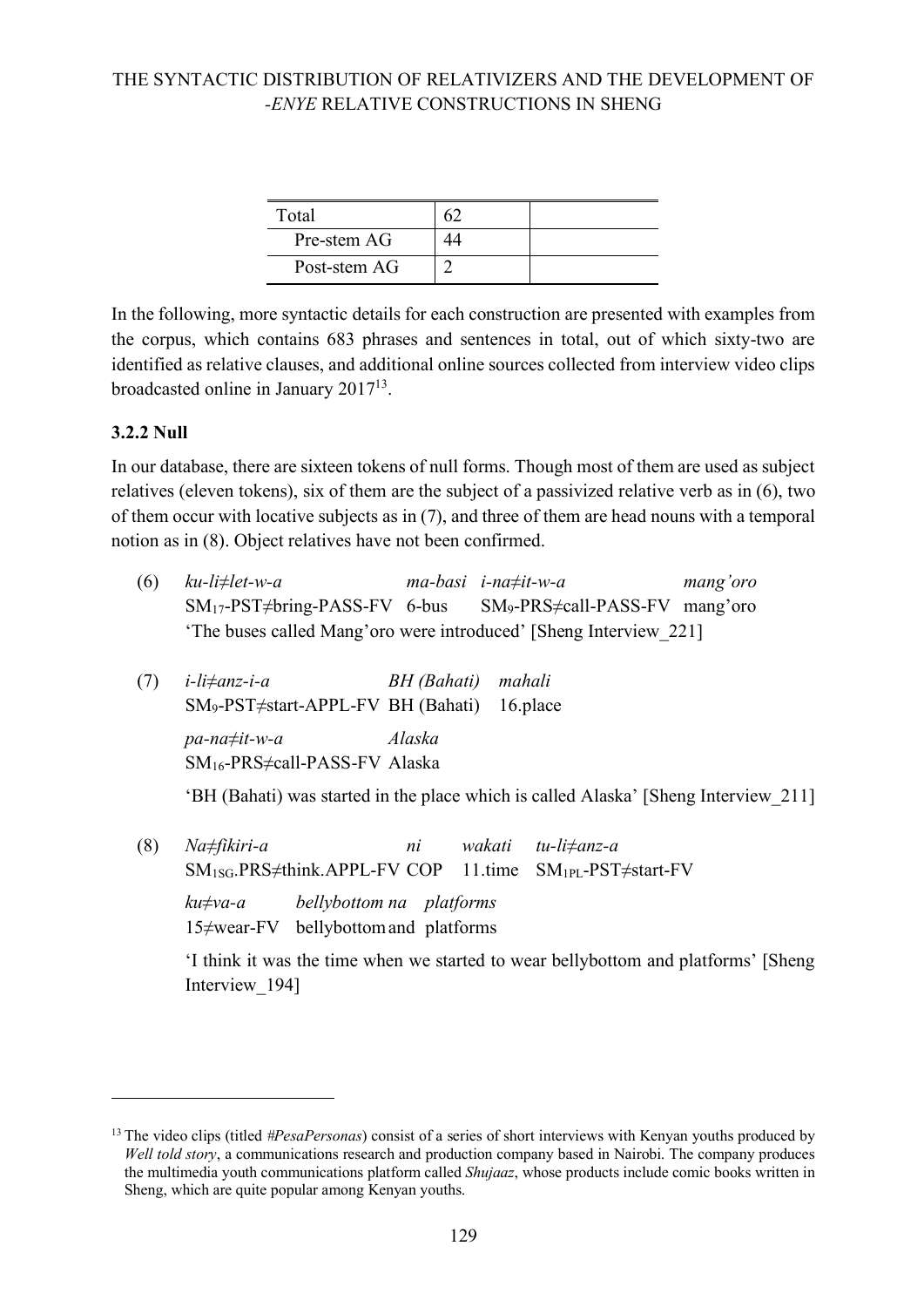#### **3.2.3 RM**

Contrasted with the tendency of avoiding synthetic structures in KCS as described in Myers-Scotton (1979), RM is well attested in our Sheng corpus. However, its occurrence is rather restricted in terms of both morphological structure and syntactic environment. First, while a number of RM-V forms are observed, V=RM forms seem to be limited to somewhat lexicalised expressions like *wapendanao* 'those who love each other' and *vizaji vijazo* 'the next generation (lit. the generations which come)<sup>'14</sup>. Second, the syntactic property of RM-V is clearly biased in that fourteen out of nineteen tokens are head-internal RC, of which nine are temporal RC, which are functionally equivalent to temporal adverbial clauses as in (9).

(9) *Hao watu wa-li-po≠anz-a*  DEM.M2 2.person SM2-PST-RM16≠start-FV *ku≠imb-a wa-li≠kuw-a wa-me≠pend-an-a* 15≠sing-FV SM2-PST≠be-FV SM2-PERF≠love-RECIP-FV

'Those guys, when they started to sing, they had loved each other.' [Sheng Interview\_514]

#### **3.2.4 DEM**

 $\overline{a}$ 

While DEM is also a frequently used relativizing strategy, its syntactic behaviour is clearly different from the other constructions. First, it is practically the sole stable construction which is used for non-subject relatives (seven out of fifteen cases in the corpus); five cases of object (excluding those possessed by the subject) and oblique relatives are all marked by DEM. The head noun in (10) can be regarded as an external argument ('about NP') of the relative verb *ambia* 'tell'.

(10) *si hao ni wa-le wa-see* NEG.COP DEM.M<sub>2</sub> COP PPx<sub>2</sub>-DEM.R 2-guy *u-li≠kuw-a u-na-ni≠ambi-a* SM2SG-PST≠be-FV SM2SG-PRS-OM1SG≠tell-FV

'Ain't they the guys you were telling me about?' [Sheng Interview\_96]

<sup>14</sup> V=RM forms with the verb stem 'come', SM≠*ja*-RM, are used frequently as part of (lexicalised) expression meaning 'next, coming', such as *mwezi ujao* 'next month', *siku zijazo* 'coming days' etc. in StS. Taking also into account the fact that the RM *=zo* of *vijazo* does not agree with the noun class of the head noun (*vijavyo* is expected in StS), this phrase may well be seen as part of a lexicalised expression, i.e. not a morphosyntactically productive form.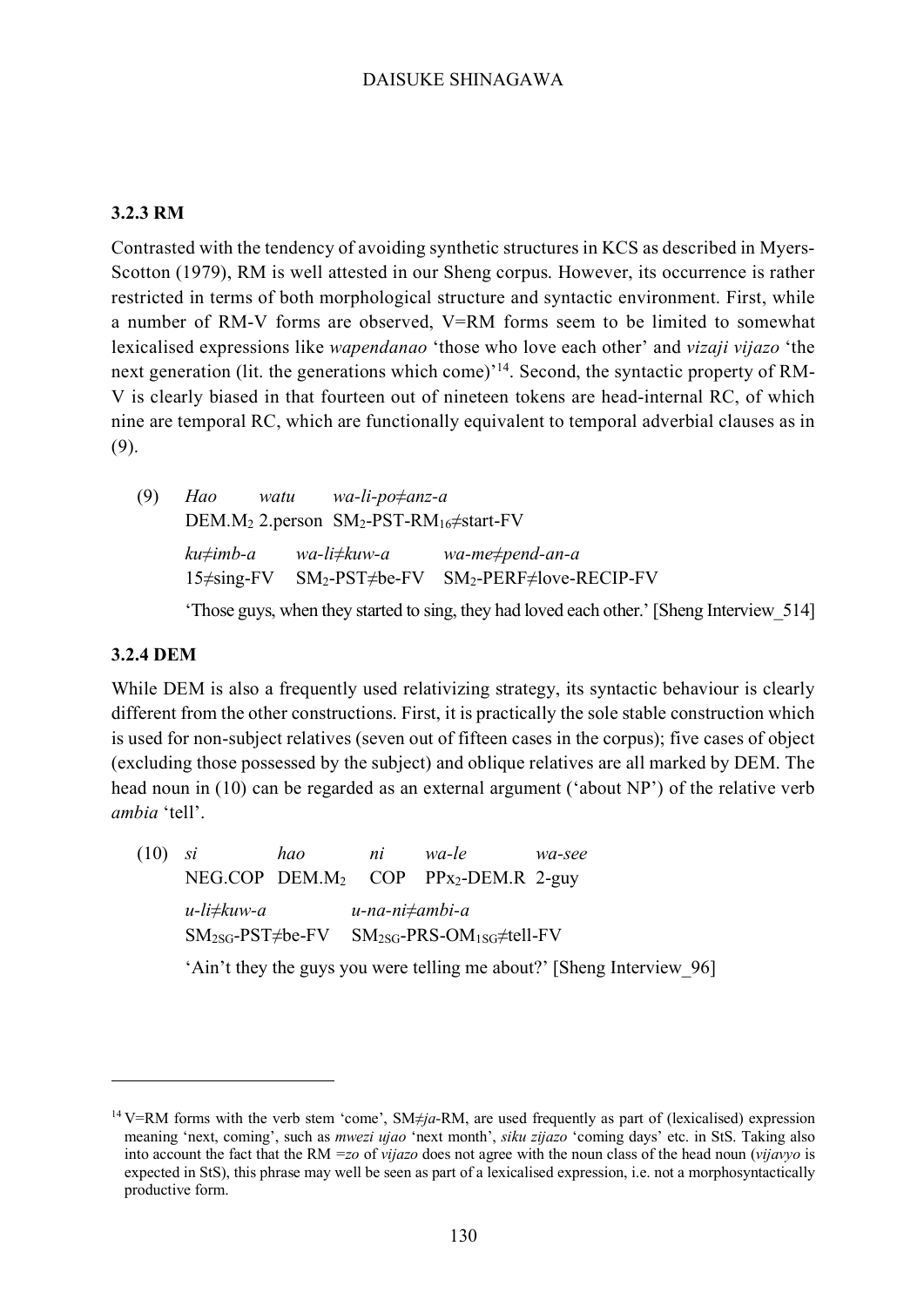This construction is also frequently used as a head-internal RC (five out of fifteen tokens). In these cases, as in (11), DEM as a head-internal relative pronoun functions as a locative argument of the relative verb.

(11) *sanasana i-le sisi tu-li≠kuw-a* usually PPx9-DEM.R INDP1PL SM1PL-PST≠be-FV *tu-na≠ishi i-li≠kuw-a mia moja na themanini*  $SM_{1PL}$ -PRS≠live SM<sub>9</sub>-PST≠be-FV hundred one and eighty 'Usually, that [the apartment which] we lived in was rent for 180 (Shillings).' [Sheng Interview 183-184]

It is also used as a subject relative (seven out of fifteen tokens). However, in most cases it relativizes a copulative verb (five out of seven cases of subject relatives) as in (12).

| $(12)$ Na <i>i</i> -li $\neq$ anz-i-w-a | na                                                     |                                                                       |
|-----------------------------------------|--------------------------------------------------------|-----------------------------------------------------------------------|
|                                         | and $SM_9$ -PST $\neq$ start-APPL-PASS-FV by           |                                                                       |
| wa-le                                   | vi-jana wa-li≠kuw-a   wa-kubwa                         |                                                                       |
|                                         | $PPx_2-DEM.R$ 8-youth $SM_2-PST\neq be-FV$ $PPx_2-big$ |                                                                       |
|                                         |                                                        | 'And it was started by the youth who were big.' [Sheng Interview 202] |

Finally, it should be noted that in almost all the cases (one exception in the ten cases of headexternal relatives), DEM precedes the head noun (DEM+NP order), unlike the NP+DEM order in substrate languages (3.1.3). Syntactically this construction may have either of the two following abstract structures: i) head  $NPI + \text{rel}$  DEM + RC, with DEM raised to the prenominal position, or simply ii) head [DEM NP] + rel[ $\emptyset$ ] + RC, which can be regarded as a subtype of the null construction. If the latter analysis is adopted, then it may be suggested that the DEM construction in Sheng may not be seen as a case of the direct "reintroduction" of the RC structure of local languages (cf. 3.1.3), unlike DEM in Lubumbashi and Kisangani (cf. footnote 22 in 3.3). Though this issue of DEM/NP word order requires a more comprehensive analysis, it is dealt with in this paper as a construction type distinct from the null construction due to a sufficient number of occurrences for it to be recognisable as a stable pattern.

It is also to be pointed out that this construction type shows structural parallels with topicalization constructions, in that DEM+NP word order may possibly be regarded as a topicalized NP vis-à-vis unmarked NP+DEM (cf. Bloom Ström 2015), together with a raising movement of (non-subject) head nouns. Based on these facts, the developmental process of DEM relative construction may be regarded as at least partly facilitated by the syntactic control of (especially object) topicalization.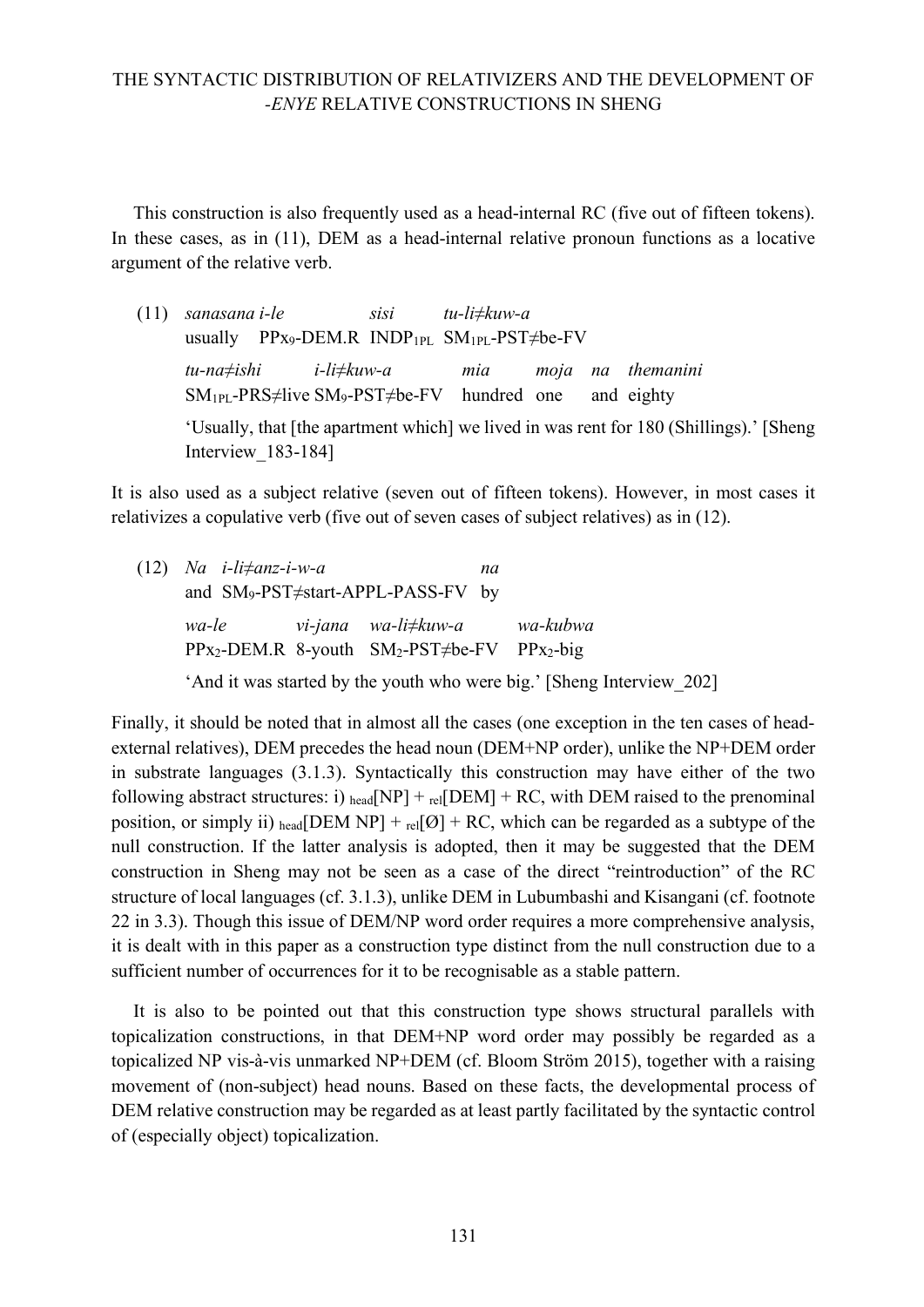#### **3.2.5** *-enye*

 $\overline{a}$ 

The most salient syntactic feature of -*enye* RC confirmed in our database is its strong tendency to serve as a subject relativizer (attested in seven out of nine tokens).

- (13) *at least sofar ni-me≠pat-a watu kama forty* at least so far  $SM_{1SG}$ -PERF $\neq$ get-FV 2.person like forty *w-enye (wao) come kila Sato* PPx2-having (INDP2) come every Saturday 'So far, I have about forty people who come every Saturday.' [#PesaPersonas\_7:10]
- (14) *kwa sababu... I think mimi tu the only person* because... I think INDP<sub>1SG</sub> just the only person *mw-enye na≠fany-a i-le*<sup>15</sup> *kitu* PPx1-having SM1SG.PRS≠do-FV PPx9-DEM.R 7.thing *na≠fany-a* SM1SG.PRS≠do-FV 'Because, I think I'm the only guy (in the country) who does what I do.' [#PesaPersonas\_8:10]

What should be noted here is that, as observed in (13) and (14), the semantic role of both head nouns can be regarded as agentive, unlike the subject relative use in Null and RM. However, it should be also noted that there are few exceptions attested in both data sources.

- (15) *lakini a≠na ny-imbo z-ake mw-enyewe*  but  $SM_1 \neq be$  with 10-song PP<sub>X10</sub>-POSS<sub>3SG</sub> PP<sub>X1</sub>-self *z-enye a-me≠andik-a* PPx10-having SM1-PERF≠write-FV 'But he himself has his own songs he wrote' [Sheng Interview\_509] (16) *lakini kila mtu a=ko na n-jia y-ake*
- but every 1.person  $SM_1=EXT$  with 9-way PP<sub>x9</sub>-POSS<sub>3SG</sub> *y-enye a-na≠fuat-a* PPx9-having SM1-PRS≠follow-FV 'But everyone has his/her own way which s/he follows' <sup>16</sup> [#PesaPersonas\_7:20]

<sup>15</sup> It is also confirmed that DEM *i-le* in (14) is used as an object relative pronoun relativizing the head noun *kitu* which is modified by the relative verb *na≠fany-a*.

<sup>&</sup>lt;sup>16</sup> In the original video clip, this sentence is translated as 'And everyone chooses his own path.'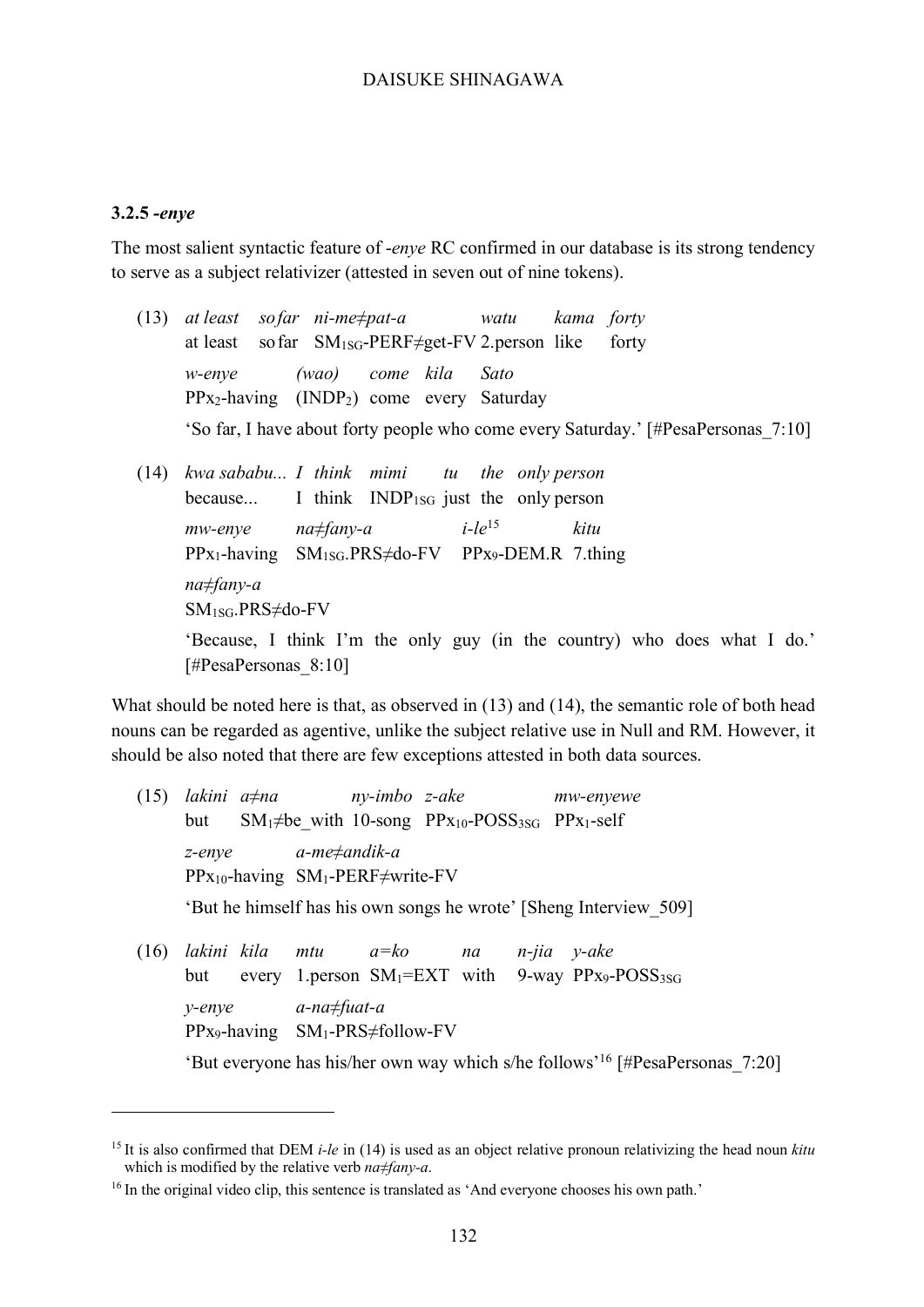Both head nouns in (15) *ny-imbo* 'songs' and (16) *n-jia* 'way' are the syntactic object of the relative verbs *a-me≠andik-a* 'he wrote' and *a-na≠fuat-a* 's/he follows', respectively. However, as is clearly shown in the examples, they are syntactically modified by a possessive pronoun and their possessors are the subject of the relative verb. In that sense, the syntactic status of the head nouns in these examples can be regarded as expanded to their possessed elements, i.e., the -*enye* RC tends to take not only the agentive subject but also its possessed element (which occurs less frequently) as its syntactic head noun.

#### **3.2.6 Summary of the syntactic features of each strategy**

 $\overline{a}$ 

Based on the observations above, the syntactic features of the major relativizing strategies in terms of the syntactic relation between a head noun and its modifying relative verb can be summarised as in Table 2, where the bold lines show the most frequent strategy for each syntactic environment, while the dotted lines indicate that the strategy is attested at least once in the environment in question.

|      |            | $S-Pa$ $S-Be$ $S$ | $\mathbf{A}$ | $O-Po$   O | Obl |                                    | $\mathbf{r}$                 |
|------|------------|-------------------|--------------|------------|-----|------------------------------------|------------------------------|
| Null |            | .                 |              |            |     |                                    | demonstration in a more than |
|      |            |                   |              |            |     | <b><i><u>ALCOHOL: 1999</u></i></b> |                              |
|      | <b>DEM</b> |                   |              |            |     |                                    |                              |
|      | -enye      | .                 |              |            |     |                                    |                              |

Table 2: Focus of occurrence of major strategies in terms of syntactic properties of head nouns<sup>17</sup>

Though it cannot be said that there are strict syntactic rules conditioning the occurrence of each strategy, it nonetheless appears that each strategy has a clear syntactic preference in terms of the grammatical relation assigned to the head noun. The salient features<sup>18</sup> include i) A temporal notion is almost exclusively expressed by RM-V, ii) DEM is solely used for object relatives (excluding objects possessed by the subject of relative verbs, which are expressed by the -*enye* construction), and iii) -*enye* is prominently used for (especially agentive) subject relatives.

<sup>&</sup>lt;sup>17</sup> Abbreviation of syntactic environments (the head noun's grammatical relation to a relative verb); S-be: Subject of copulative verb, S-Pa: Subject of passive verb, S: (non-Agentive) Subject, A: Agentive Subject, O-Po: Object possessed by Subject, O: Object, Obl: Oblique, L: Locative, T: Temporal (for L and T, either semantic or syntactic). The number of occurrence of each strategy in each syntactic environment [counted in the corpus based on the text data from the "Sheng Interview"; ambiguous cases are excluded]; S-Pa: Null (5), RM-V (2); S-be: DEM (5), null (1); RM-V (1), *-enye* (1); S: RM-V (4), *-enye* (4), null (3), DEM (2); A: *-enye* (2), RM-V (1); O-Po: *-enye* (1); O: DEM (2); Obl: DEM (3); L: DEM (3), Null (1), RM-V (1); T: RM (9), Null (3).

<sup>&</sup>lt;sup>18</sup> It might also be added that the coverage of the Null construction overlaps with the other strategies in one way or another.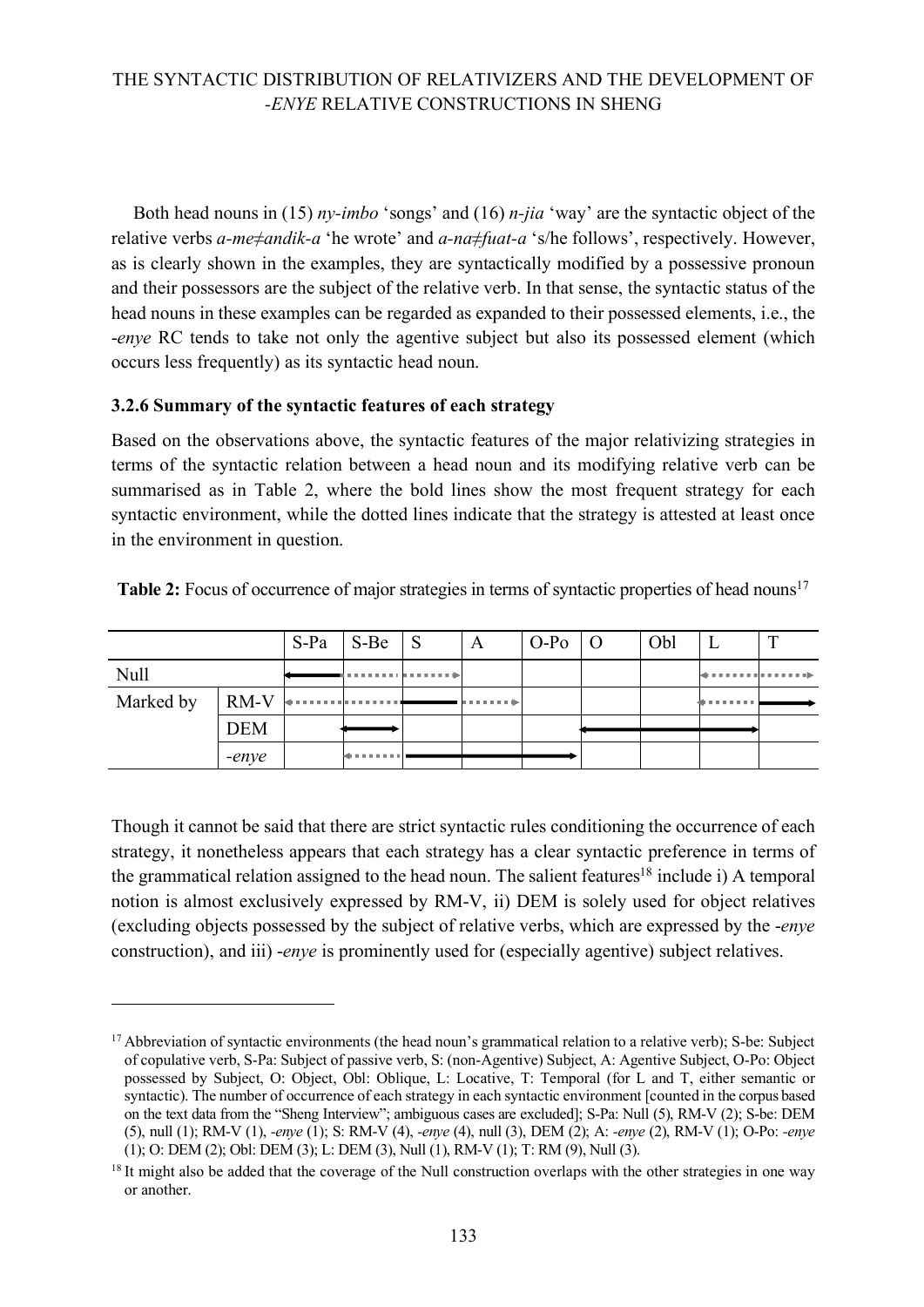An explanation of the first feature may at least partly be given by the fact that RM-V with class 16 RM, {SM-TA-*po*≠stem}, is a fixed template of the temporal adverbial ('when') clause in StS from which the strategy is adopted. The second finding, as already mentioned in 3.2.4, may well be approached through the syntactic parallels with the topicalized construction, though the full explanation should no doubt be obtained through more systematic investigations. In the following, I will focus on the third point, the emergence and development of the -*enye* relative construction, which is explained neither by the simplification and isolation principles nor by straight-forward application of the reintroduction principle.

#### **3.3 -***enye* **in other CS**

 $\overline{a}$ 

Before discussing the syntactic mechanisms of the -*enye* construction, it would be worth mentioning that relative constructions with -*enye* are widely attested in Congolese Swahili as well. Out of three different varieties of Congo Swahili with a reliable grammatical sketch, namely the varieties spoken in Kisangani (cf. Nassenstein 2015), Kivu (cf. Nassenstein & Bose 2016), and Lubumbashi (cf. Ferrari *et al*. 2014) or as formerly called Shaba/Katanga (cf. De Rooij 1995), only the last one seems to lack the relative -*enye* according to De Rooij's (1995) grammatical sketch. In all the other varieties<sup>19</sup>, *-enye* has been adopted either i) as a sole means of relativization in the language as in Kivu, or ii) as one of the relativizing strategies coexisting with other relativizers as in Lubumbashi (according to Ferrari *et al*.  $ibid$ .)<sup>20</sup> and Kisangani<sup>21</sup>, where *-enye* is used as one of the relativizing strategies together with DEM<sup>22</sup> and Null, all of which seem to be syntactic free variation in both varieties.

<sup>&</sup>lt;sup>19</sup> In addition to those three varieties, Bunia Swahili/Ituri Kingwana, another Congolese variety, takes an invariable relative marker *nye*, as in *baba le nye ko ku nyumba* 'This father who is at home', *mutu nye miliona* 'The person I saw' (Nico Nassenstein, p.c., August 2019).

<sup>&</sup>lt;sup>20</sup> It is also to be noted that Ferrari *et al.* (2014: 45 footnote 1) point out that in Lubumbashi the RM strategy has been replaced with -*enye*. This may be significant in suggesting a possible process of -*enye*'s grammatical development.

<sup>&</sup>lt;sup>21</sup> What is interesting here is that the choice of different strategies seems highly dependent on the speakers' orientation as to how they want to display their own identity. According to Nassenstein (2015: 121), the use of -*enye* forms may evoke "the hearer's associations with the syntactic form in question [, which] will be prestige, traditionalism and rurality, higher education and pan-(East)-Africanism", while the use of Null or DEM may be related to "covert prestige (ascribing prestige to a non-Swahili code), urbanism and modernity, potentially also basic education but first and foremost, orientation towards the Lingala-speaking capital Kinshasa (westwards) and its values and world views."

 $^{22}$  It should be noted, however, that its word order in both languages is described as NP+DEM, not DEM+NP as in Sheng (see Ferrari [2014: 45] and Nassenstein [2015: 122], also cf. 3.2.4).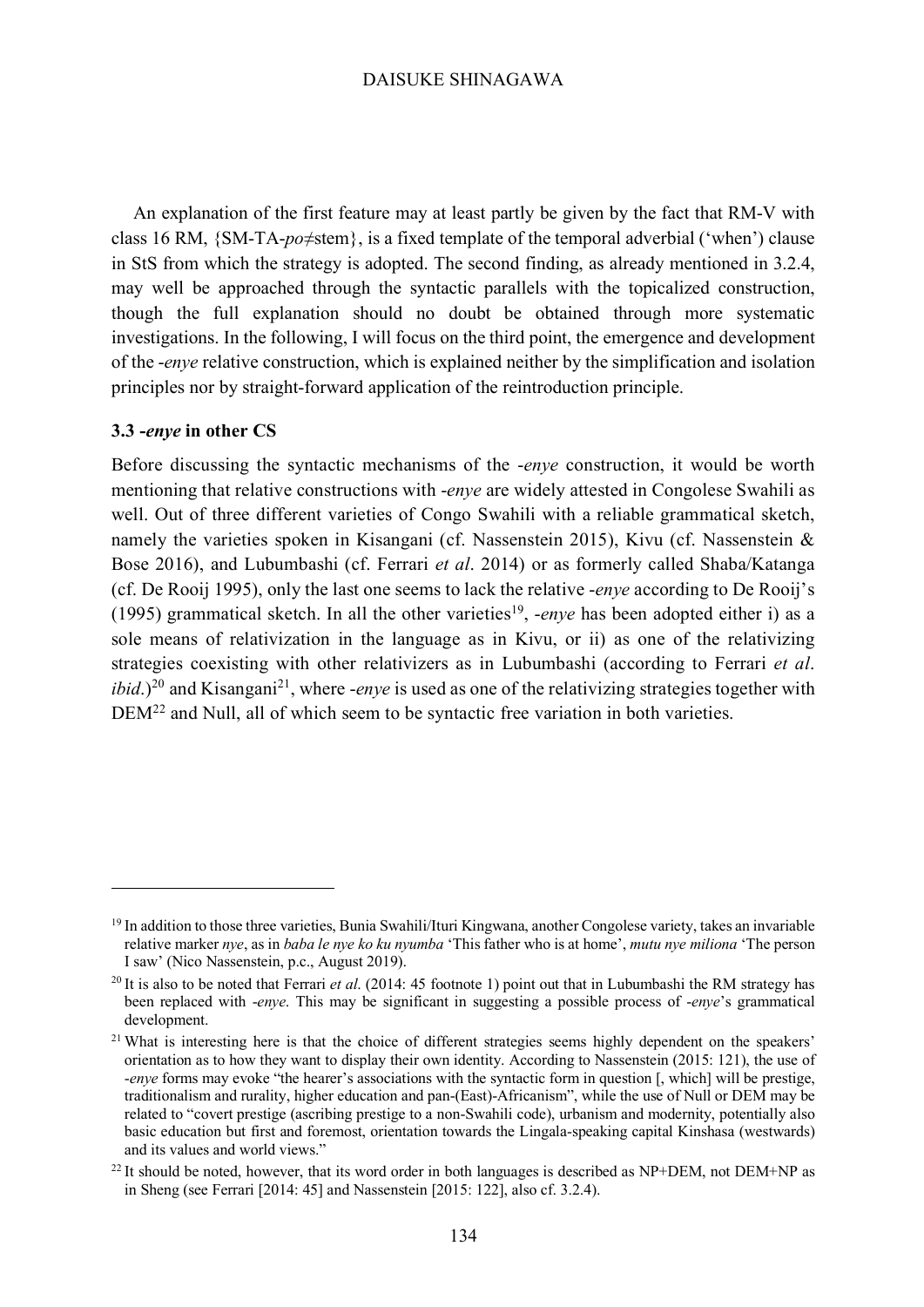### **4. Syntax of -***enye* **RC: Its emergence and development**

As summarised in 3.2.6, one of the most salient features of relativization strategies in Sheng is the frequent use of -*enye* as mostly a subject/agentive relativizer, which is not straight-forwardly explained by the principles of grammatical changes proposed so far. In order to account for the linguistic facts of *-enye* relative constructions presented in the previous sections, at least two questions arise.

- i*. Why* has -*enye* been adopted in the grammatical system as a relativizer?
- ii. *How* has-*enye* been developed as a relativizer of the subject (and its possessee) of RC?

### **4.1 Genesis of -***enye* **as a relativizer: Possessive adnominal to relative**

A hypothetical answer to the *why* question has already been presented in Shinagawa (2007). As shown in Table 1 in 3.2.1, a structural bias for the prefixal marking of grammatical agreement, which accounts for the preference for -*enye* (as well as RM-V and DEM), and the absence of *amba-*, which is suffixed by AG, is clearly confirmed. In other words, it may be regarded that *amba-* was replaced with *-enye* by this tendency that leads grammatical elements to qualify a consistent prefixal structure.

On the other hand, this explanation is not sufficient to account for the necessity for *-enye* to be introduced as a relativizer. From a general typological point of view, it has been reported that there are a certain number of languages in which some kind of possessive elements have been converted as relativizers (e.g. for Sino-Tibetan languages and other East Asian languages, see Yap & Matthews 2008), suggesting that the grammaticalization process from possessive to relative, or a polysemic relation between them, can be considered part of a general typological tendency. Although Hendery (2012) casts doubt on the direct route from possessive to relative as a grammaticalization process, it might still be said that the two grammatical categories are one of the possible combinations likely to be expressed by the same morpheme.

In the context of Bantu-internal typology, a morphosyntactic interrelation between the two seems more evident. For example, Van der Wal (2015) classifies various relative constructions in Bantu languages into three major types, one of which is characterised by structural parallels with possessive constructions. Typically in such constructions, the associative (or connective), whose canonical function is to link two NPs with a possessive relation, is procliticized onto a relative verb (cf. Van de Velde 2013), as illustrated in (17) from a Coastal Swahili dialect Makwe (G402).

(17) *vií-nu vy-á=á≠yúm-íite* 8-thing PPx8-CON=SM1≠buy-PRS.PFV.REL 'the things that he has bought' (Devos [2008: 394], as cited in Van de Velde [2013: 235])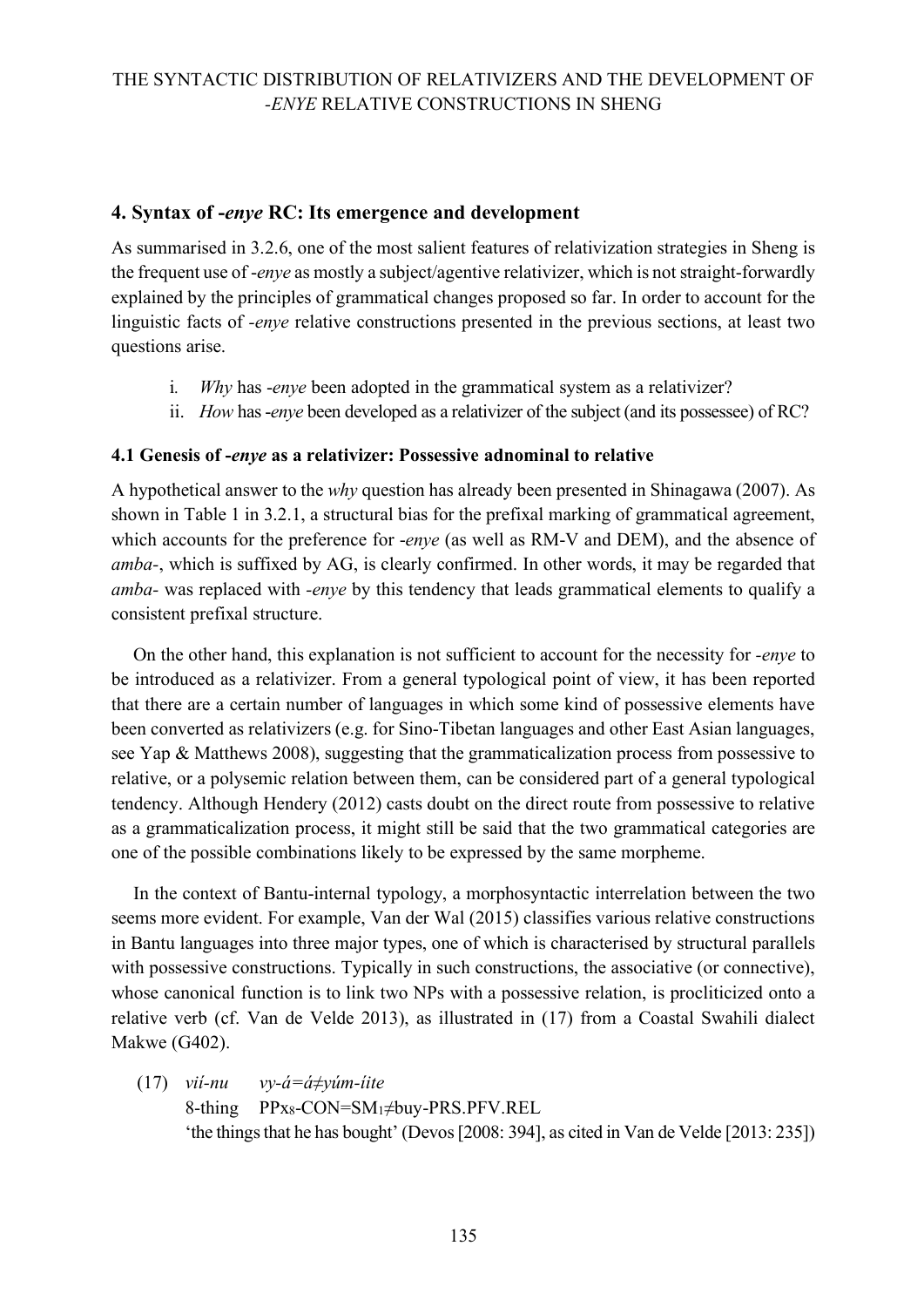It should be noted that this construction cannot be seen as direct evidence or a defining factor of the introduction of *-enye*, since the syntactic complement of the associative is a possessor NP, while *-enye* takes a possessed object as a complement. However, it is still obvious that the categorical affinity between the two, which may lead a possessive element to be grammaticalised as a relativizer, is widely confirmed in (at least Eastern and Southern) Bantu languages.

#### **4.2 The developmental process of** *-enye* **RC**

The *how* question, on the other hand, may be explained more systematically by hypothesizing the following grammaticalization process, which is motivated by both i) extension<sup>23</sup> of the syntactic category of the complement (from NP via INF to a finite clause (IP)), and ii) extension of the syntactic relation a head noun bears (from Subject to Object and then to Oblique). This process can be simply illustrated as in (18) with controlled examples.

- (18)a.*(mtu) mw-enye kitabu* 1.person PPx1-having 7.book 'the person with a book/who has a book'
	- b.*(mtu) mw-enye ku≠kasirik-a* 1.person PP<sub>x1</sub>-having 15 $\neq$ get angry-FV 'the angry man/the person having a rage'
	- c.*(mtu) mw-enye a-na≠kasirik-a* 1.person PP<sub>X1</sub>-having  $SM_{1SG}$ -PRS $\neq$ get angry-FV 'the person who is angry'
	- d.*(mtu) mw-enye a-na≠som-a kitabu* 1.person PPx1-having SM1SG-PRS≠read-FV 7.book 'the person who is reading a book'
	- e.*(mtu) mw-enye tu-li-mw≠on-a* 1.person PPx1-having SM1PL-PST-OM1≠see-FV 'the person whom we saw'

 $\overline{a}$ 

 $23$  The term "extension (or context generalization)" is meant to be used as one of the general mechanisms driving a grammaticalization process along with others including "semantic breaching", "decategorization", and "phonetic erosion" (cf. e.g. Heine & Kuteva [2002:2]).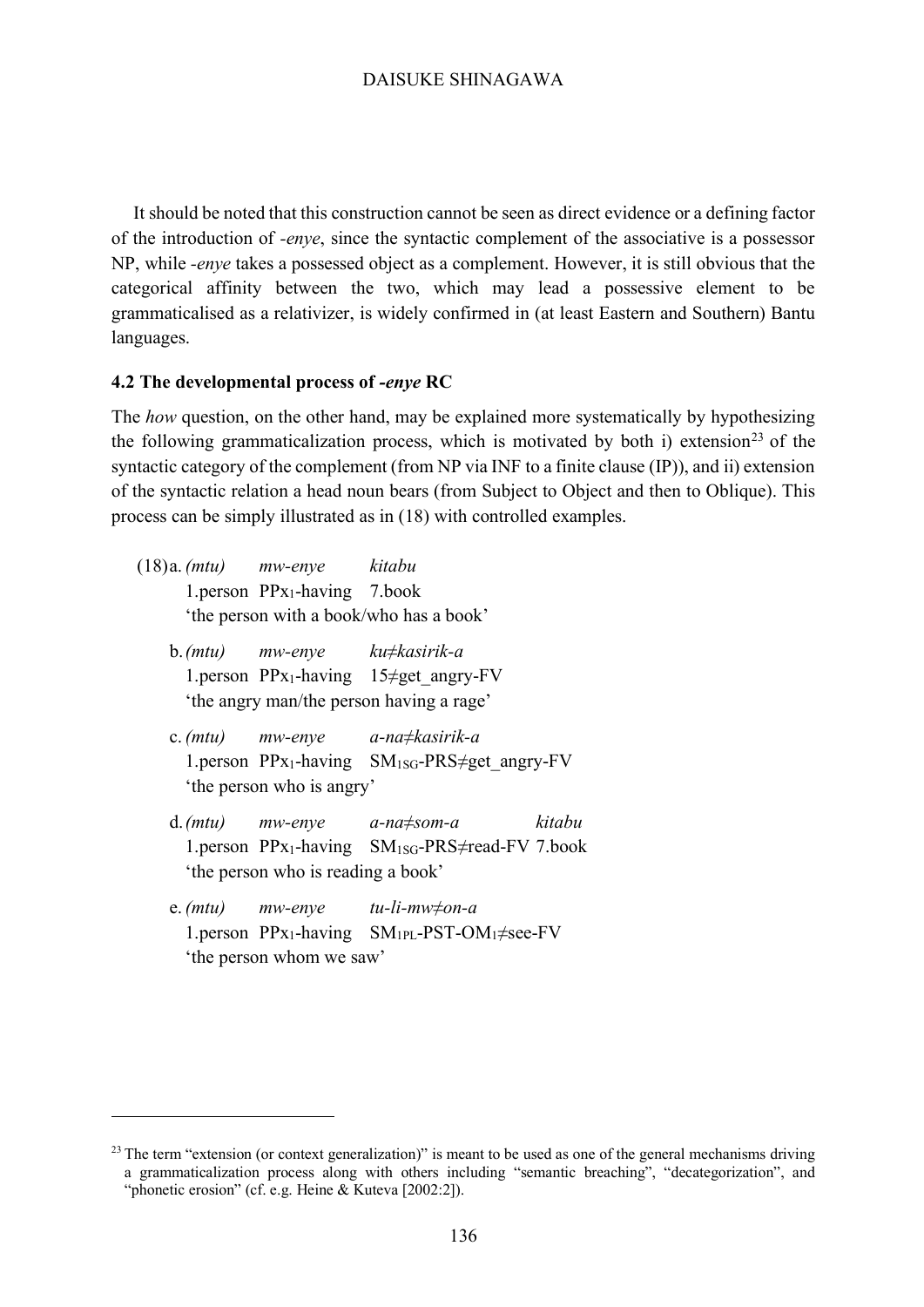f. *(mtu) mw-enye tu-li≠gomb-an-a* 1.person PPx1-having SM1PL-PST≠quarrel-RECIP-FV *(na=ye)* with= $INDP<sub>1</sub>$ 'the person with whom we quarrelled'

Example (18a) illustrates a canonical stage, while (18b) is a slightly developed structure in that it takes an infinitive verb form as a complement. Between (18b) and (18c) lies a crucial structural gap in that the latter takes a clausal complement, which is ungrammatical in StS. From (18c) onward, the process is taken over by the syntactic properties of the head noun. Starting from a stative subject (or typically an intransitive subject) in (18c), the construction develops to allow the inclusion of an agentive (or typically transitive) subject as in (18d). Between (18d) and (18e) also lies a critical gap, which Sheng seemingly has not crossed over, in that the latter takes an object NP as a head noun. This construction, however, is clearly attested in the systems of three Congolese varieties as already seen in 3.3. (18f) is a hypothetical extreme, where even an oblique element can be relativized through this construction. This process can be schematised as in Table 3.

| stage         | structure                                                                                      | type of   | $X$ 's<br>grammatical |
|---------------|------------------------------------------------------------------------------------------------|-----------|-----------------------|
|               |                                                                                                | comp.     | relation to its comp  |
|               | $X$ -enye NP $[CPx$ -stem]                                                                     | NP        | Possessor             |
| $\mathbf{I}'$ | X-enye $_{\rm NP}$ [15/INF-V]                                                                  | <b>NP</b> | S (Experiencer)       |
| $\mathbf{I}$  | $X_i$ -enye <sub>IP</sub> [ <sub>VP</sub> [SM <sub>i</sub> $\neq$ Vi]]                         | <b>IP</b> | S                     |
| $\mathbf{H}$  | $X_i$ -enye <sub>IP</sub> [ <sub>VP</sub> [SM <sub>i</sub> $\neq$ Vt] <sub>NP</sub> (O)]       | <b>IP</b> | A                     |
| IV            | $X_i$ (=possessed by S) - <i>enye</i> IP[VP[SM-(OM <sub>i</sub> ) $\neq$ Vt]]                  | <b>IP</b> | $O-Po$                |
|               | $X_i$ -enye <sub>IP</sub> [v <sub>P</sub> [SM-(OM <sub>i</sub> ) $\neq$ Vt]]                   | IP        | $\Omega$              |
| VI            | $X_i$ -enye <sub>IP</sub> [ <sub>VP</sub> [SM-OM $\neq$ V] <sub>PP</sub> [P+NP <sub>i</sub> ]] | IP        | Obl                   |

**Table 3:** Developmental stages of -*enye* RC (X = a head noun)

This developmental process, adding the subject's possessee relative (O-Po) which is practically attested in the corpus as an intermediate stage between subject relative (III) and object relative (V), may support the following suggestions.

First, the emergence of *-enye* as a relativizer can be structurally explained through the expansion of the syntactic categories of its complement (I' to II). Second, according to this developmental scale, *-enye* in Sheng shows a possibility of further development to the next stage (V), which has been reached by Kivu, Kisangani and Lubumbashi varieties. Third, however, the development may well be blocked at least as long as the object relative is stably expressed by the DEM construction. In other words, the stable use of DEM as an object relativizer plays an obstructive role in *-enye*'s development to become a general relativizer (like *amba-* in StS, supposedly DEM in Shaba, *-enye* in Kivu, and both DEM and *-enye* in Kisangani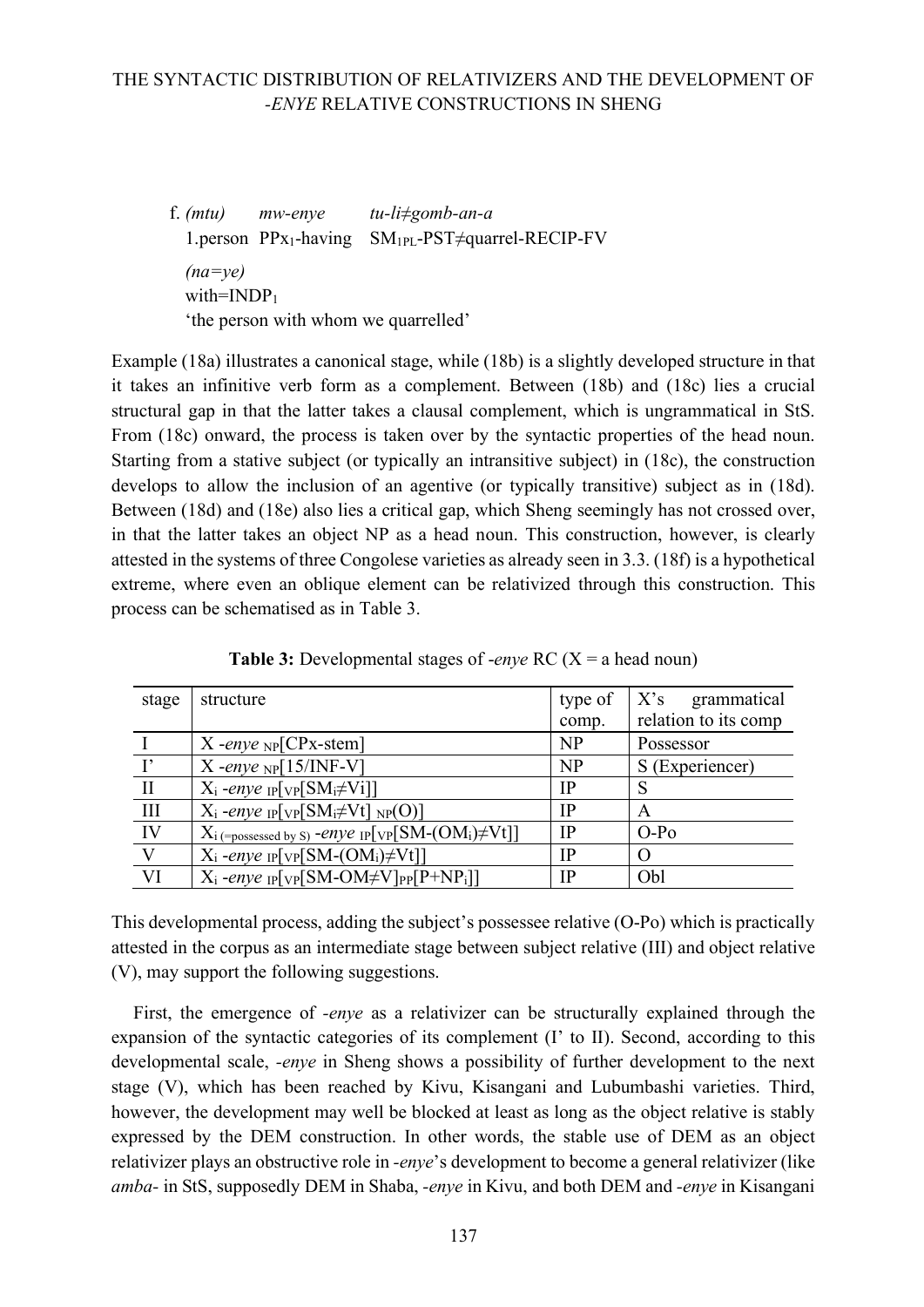and Lubumbashi). Finally, if *-enye* can become a sole general relativizer in Sheng, most probably there may be a situation where it coexists with DEM (and RM, which however seems to be less likely to be used as a productive relativizer because of its morphological complexity, or more likely to be lexically crystallised) as syntactic free variation as observed in Kisangani and Lubumbashi. In that sense, at least based on this proposed developmental process, it is suggested that the situation in Kivu can be regarded as a more advanced stage than in Kisangani and Lubumbashi.

### **5. Conclusion**

This paper has attempted to describe and analyse structural variation at the syntactic level in Sheng. As first reported in Shinagawa (2007), there is considerable variation in relativizing strategies, which in other words can be seen as "syntactic fluidity" which may be more or less exhibited in any contact variety spoken in a dynamic multilingual situation. This aspect of fluidity, however, is not necessarily to be seen as a random collection of grammatical elements. As shown in 3.2.6, the multiple relativizing strategies adopted in Sheng can be regarded as rather neatly distributed in terms of syntactic regularities. Based on the syntactic distribution, it can be shown how *-enye*, as a pervasive relativizer in CS in general, has developed from a possessive pronominal to a general relativizer. Though this process is intended to be applicable to other CS varieties as well, it is expected to be developed further in light of the linguistic facts yet to be discovered in other varieties spoken in a different social and linguistic situation, which will contribute to our understanding of various dynamic processes that have taken place in currently spoken CS varieties.

### **References**

- Abdulaziz, Mohammed & Ken Osinde. 1997. Sheng and Engsh: development of mixed codes among the urban youth in Kenya. *International Journal of the Sociology of Language*  125: 1-21.
- Beck, Rose Marie. 2015. Sheng: An urban variety of Swahili in Kenya. *Youth Language Practices in Africa and Beyond*, ed. by Nico Nassenstein & Andrea Hollington. Berlin: de Gruyter Mouton. pp. 51-80.
- Bickerton, Derek. 1981. *Roots of Language*. Ann Arbor: Karoma Press.
- Bloom Ström, Eva-Marie. 2015. The word order in Swahili adnominal constructions with locative demonstratives. *Nordic Journal of African Studies* 24(2): 118-145.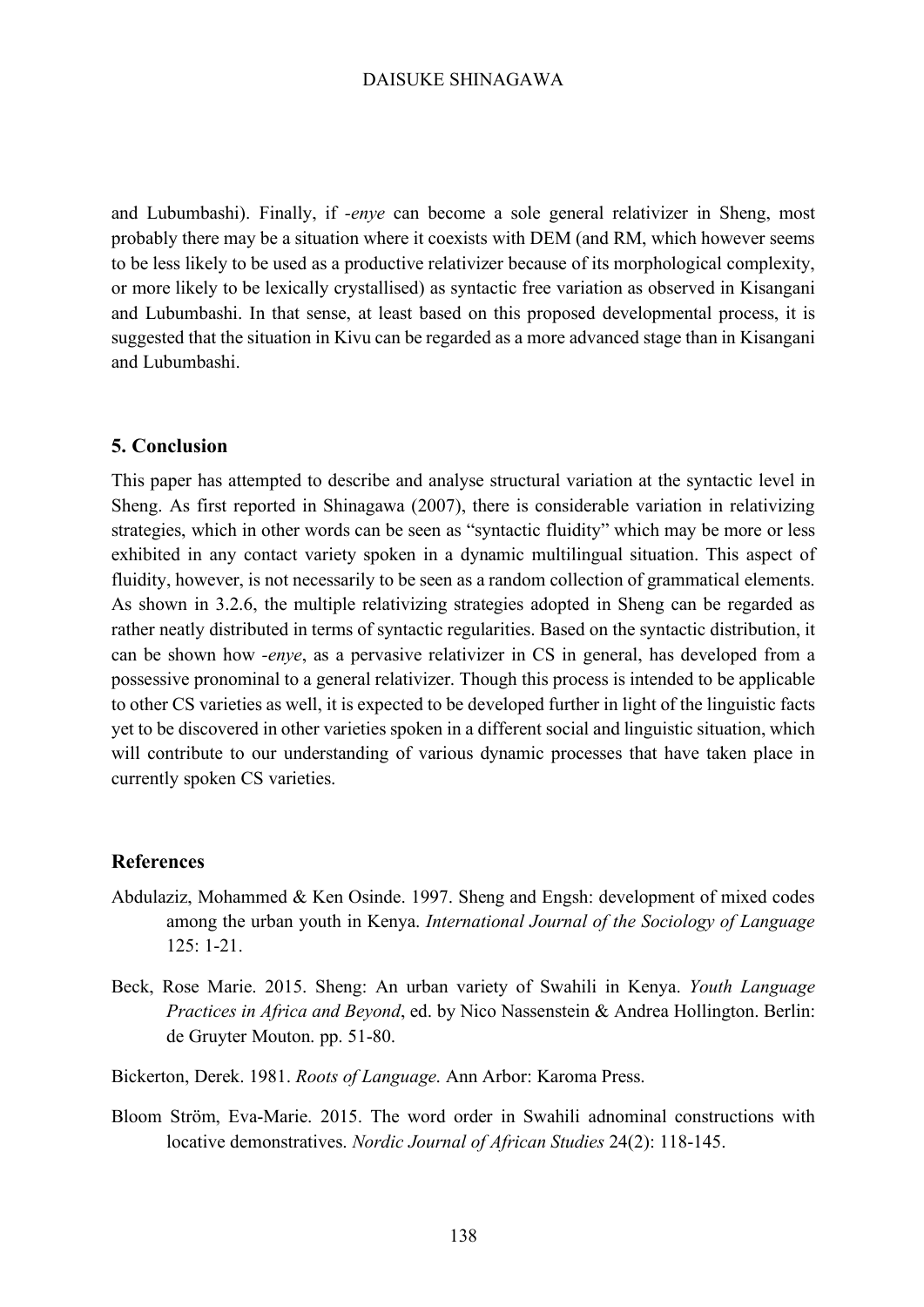- Bosire, Mokaya. 2006. Hybrid languages: The case of Sheng. *Selected Proceedings of the 36th Annual Conference on African Linguistics,* ed. by Olaoba F. Alasanyin & Michael A. Pemberton. MA: Cascadilla Proceedings Project. pp. 185-193.
- Bosire, Mokaya. 2008. Sheng: The Phonology, Morphology and Social Profile of an Urban Vernacular. PhD thesis, Ann Arbor.
- De Rooij, Vincent. 1995. Shaba Swahili. *Pidgins and Creoles: An Introduction,* ed. by Jacques Arends, Pieter Muysken & Norval Smith. Amsterdam: John Benjamins. pp. 179-190.
- Englebretson, Robert (ed.) 2015. A Basic Sketch Grammar of Gĩkũyũ. *A Special Issue of Rice Working Papers in Linguistics*, Volume VI.
- Ferrari, Aurélia. 2004. Le Sheng: Expansion et vernacularization d'une variété urbaine hybride à Nairobi. *Proceedings of 4th World Congress of African Linguisti*cs, ed. by Akinbiyi Akinlabi & Oluseye Adesola. Cologne: Rüdiger Köppe. pp. 479-495.
- Ferrari, Aurélia, Marcel Kalunga, & Georges Mulumbwa. 2014. *Le swahili de Lubumbashi. Grammaire, textes, lexique*. Paris: Editions Karthala.
- Gibson, Hannah & Lutz Marten 2016. Language contact and innovation: Insights from colloquial varieties of Swahili, Sheng and African youth languages. Paper presented at Baraza Swahili Conference, SOAS.
- Githiora, Chege 2002 Sheng: Peer language, Swahili dialect or emerging creole? *Journal of African Cultural Studies* 15(2)ː 159-181.
- Heine, Bernd. 1979. Some linguistic characteristics of African-based pidgins. *Readings in Creole Studies*, ed. by Ian F. Hancock. Ghent: E-Story Scientia. pp. 89-98.
- Heine, Bernd & Tania Kuteva 2002. *The World Lexicon of Grammaticalization*. Cambridge: Cambridge University Press.
- Hendery, Rachel 2012. *Relative Clauses in Time and Space*. Amsterdam: John Benjamins.
- Kapanga, André Mwamba 1993. Shaba Swahili and the processes of linguistic contact. *Atlantic Meets Pacific: A Global View of Pidginization and Creolization,* ed. by Francis Byrne & John Holm. Amsterdam: John Benjamins. pp. 441-458.
- Kießling, Roland & Maarten Mous, 2004. Urban youth languages in Africa. *Anthropological Linguistics* 46(3)ː 303-341
- Maho, Jouni Filip. 2009. NUGL Online: The online version of the New Updated Guthrie List, a referential classification of the Bantu languages. http://goto.glocalnet.net/ mahopapers/nuglonline.pdf (last accessed on 13-08-2018)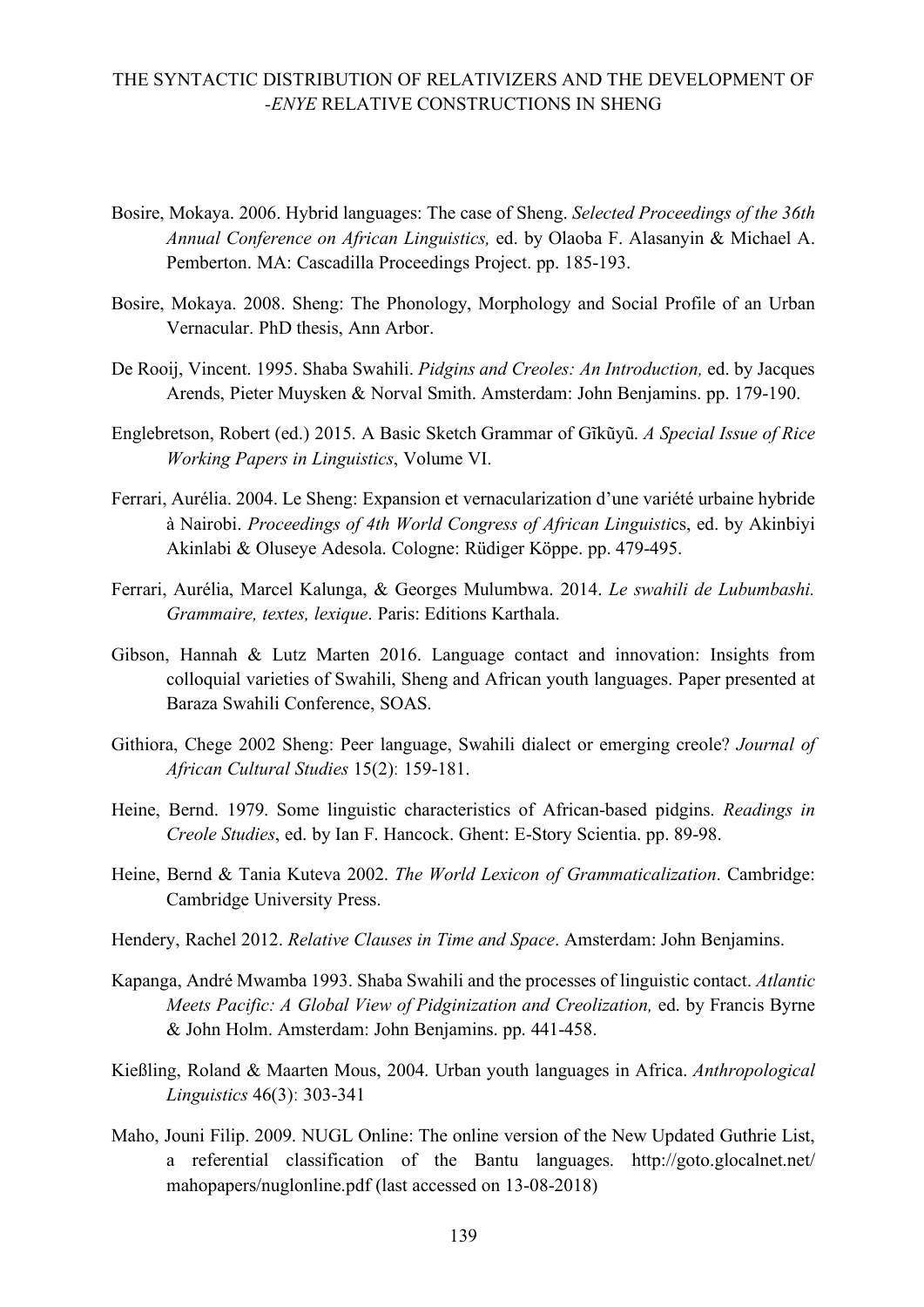- Mbaabu, Ireri & Kibande Nzuga. 2003. *Sheng-English Dictionary: Deciphering East Africa's Underworld Language*. Dar es Salaam: TUKI.
- Michaelis, Susanne Maria, Martin Haspelmath & the APiCS Consortium. 2013. Subject relative clauses. *The Atlas of Pidgin and Creole Language Structures*, ed. by Susanne Maria Michaeli, Philippe Maurer, Martin Haspelmath & Magnus Huber. Oxford: Oxford University Press. http://apics-online.info/ (last accessed on 13-08-2018).
- Michaelis, Susanne Maria, Martin Haspelmath & the APiCS Consortium. 2013. Object relative clauses. *The Atlas of Pidgin and Creole Language Structures*, ed. by Susanne Maria Michaeli, Philippe Maurer, Martin Haspelmath & Magnus Huber. Oxford: Oxford University Press. http://apics-online.info/ (last accessed on 13-08-2018).
- Myers-Scotton, Carol. 1979. Nairobi and Kampala varieties of Swahili. *Readings in Creole Studies*, ed. by Ian F. Hancock. Ghent: E-Story Scientia. pp. 111-128.
- Nassenstein, Nico. 2015. *Kisangani Swahili: Choices and Variation in a Multilingual Urban Space*. Munich: LINCOM.
- Nassenstein, Nico & Paulin Baraka Bose, 2016. *Kivu Swahili Texts and Grammar Notes*. Munich: LINCOM.
- Nurse, Derek & Thomas H. Hinnebusch. 1993. *Swahili and Sabaki: A Linguistic History*. California: University of California Press.
- Ogechi, Nathan Oyori. 2005. Does Sheng have a Kiswahili grammar? *Annual Publication in African Linguistics* 3, ed. by Matthias Brenzinger & Angelika Mietzner. Cologne: Rüdiger Köppe. pp. 5-25.
- Romaine, Suzanne. 1988. *Pidgin and Creole languages*. London: Longman.
- Schadeberg, Thilo C. 1989. The three relative constructions in Swahili (Kisanifu). *Le swahili et ses limites: ambiguïte des notions reçues*. ed. by Marie-Françoise Rombi. Paris: Editions Recherche sur les Civilisations. pp. 33-40.
- Shinagawa, Daisuke. 2006. Particularities of Sheng in written texts. *Studies of Integrated Text Science* (SITES) 4(1)ː 119-137.
- Shinagawa, Daisuke. 2007. Notes on the morphosyntactic bias of verbal constituents in Sheng texts. *Journal of Hermeneutic Study and Education of Textual Configuration*  (HERSETEC) 1(1)ː153-171.
- Spyropoulos, Mary 1987. Sheng: Some preliminary investigation into a recently emerged Nairobi street language. *Journal of the Anthropological Society of Oxford* 18: 125-136.